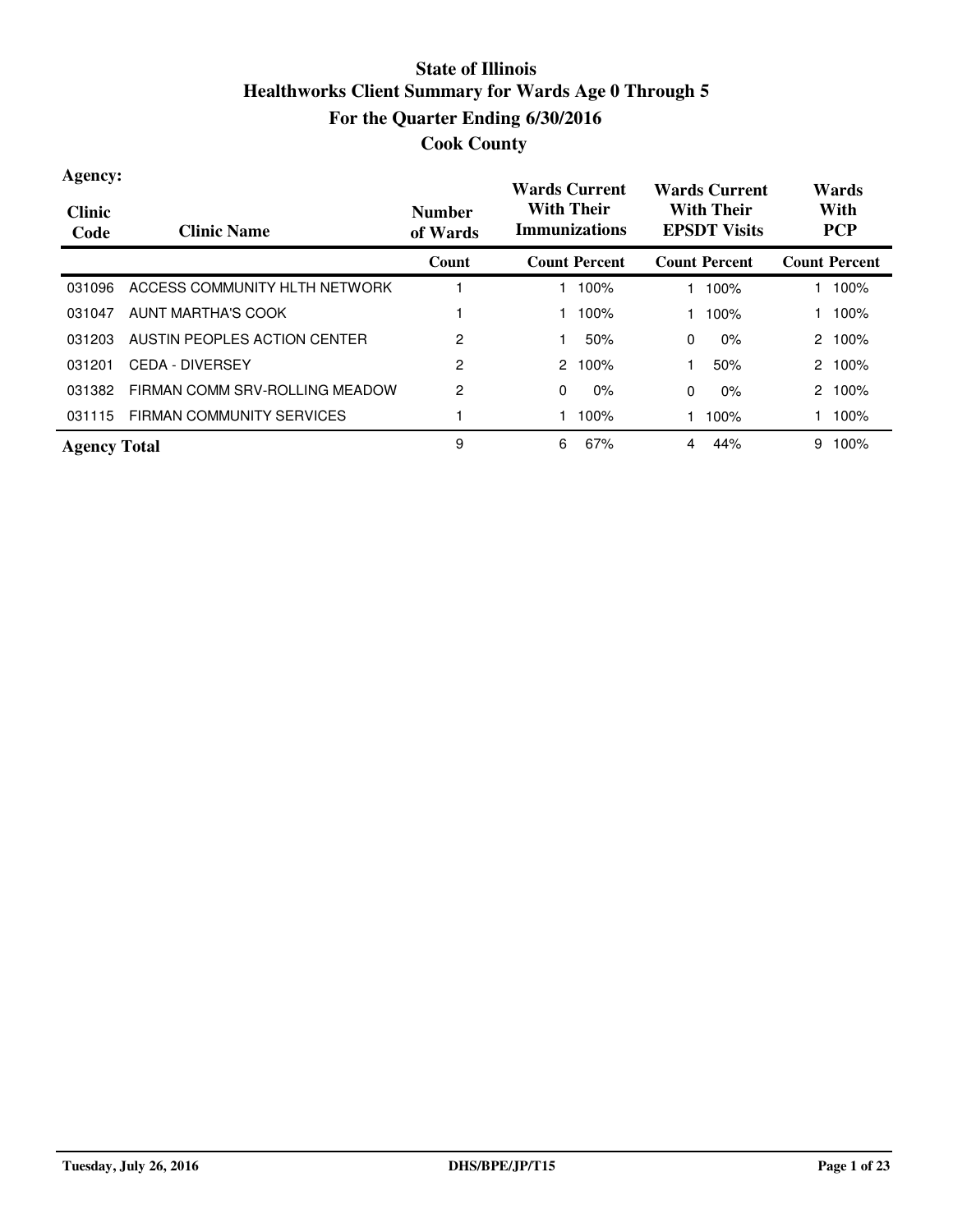|  | <b>Cook County</b> |
|--|--------------------|
|--|--------------------|

|                       | <b>Agency: HEALTHWORKS</b>     |                           | <b>Wards Current</b>                      |                      |      | <b>Wards Current</b>                     |      | Wards                |
|-----------------------|--------------------------------|---------------------------|-------------------------------------------|----------------------|------|------------------------------------------|------|----------------------|
| <b>Clinic</b><br>Code | <b>Clinic Name</b>             | <b>Number</b><br>of Wards | <b>With Their</b><br><b>Immunizations</b> |                      |      | <b>With Their</b><br><b>EPSDT Visits</b> |      | With<br><b>PCP</b>   |
|                       |                                | Count                     |                                           | <b>Count Percent</b> |      | <b>Count Percent</b>                     |      | <b>Count Percent</b> |
| 031191                | CDPH - AUBURN GRESHAM          | 10                        | 9                                         | 90%                  | 10   | 100%                                     | 10   | 100%                 |
| 031028                | CDPH - ENGLEWOOD HC            | 18                        | 16                                        | 89%                  | 14   | 78%                                      | 18   | 100%                 |
| 031018                | CDPH - WEST GARFIELD HC        | 38                        | 31                                        | 82%                  | 32   | 84%                                      | 38   | 100%                 |
| 031022                | CDPH - WEST TOWN HC            |                           |                                           | 100%                 |      | 100%                                     | 0    | $0\%$                |
| 031202                | CDPH - WOODLAWN OUTPOST        | 36                        | 31                                        | 86%                  | 34   | 94%                                      | 34   | 94%                  |
| 031001                | CDPH UPTOWN NEIGHBOR HC        | 18                        | 14                                        | 78%                  | 18   | 100%                                     | 18   | 100%                 |
| 031112                | CHICAGO FAMILY HEALTH CENTER   | 279                       | 235                                       | 84%                  | 228  | 82%                                      | 279  | 100%                 |
| 031137                | HUMAN RESOURCES DEV INSTITUTE  | 361                       | 302                                       | 84%                  | 265  | 73%                                      | 361  | 100%                 |
| 031121                | SINAI-S.KEDZIE/CDPH-WESTSIDEHP | 574                       | 523                                       | 91%                  | 537  | 94%                                      | 565  | 98%                  |
| 031380                | <b>WES HEALTH SYSTEM</b>       | 85                        | 70                                        | 82%                  | 47   | 55%                                      | 83   | 98%                  |
| <b>Agency Total</b>   |                                | 1420                      | 1232                                      | 87%                  | 1186 | 84%                                      | 1406 | 99%                  |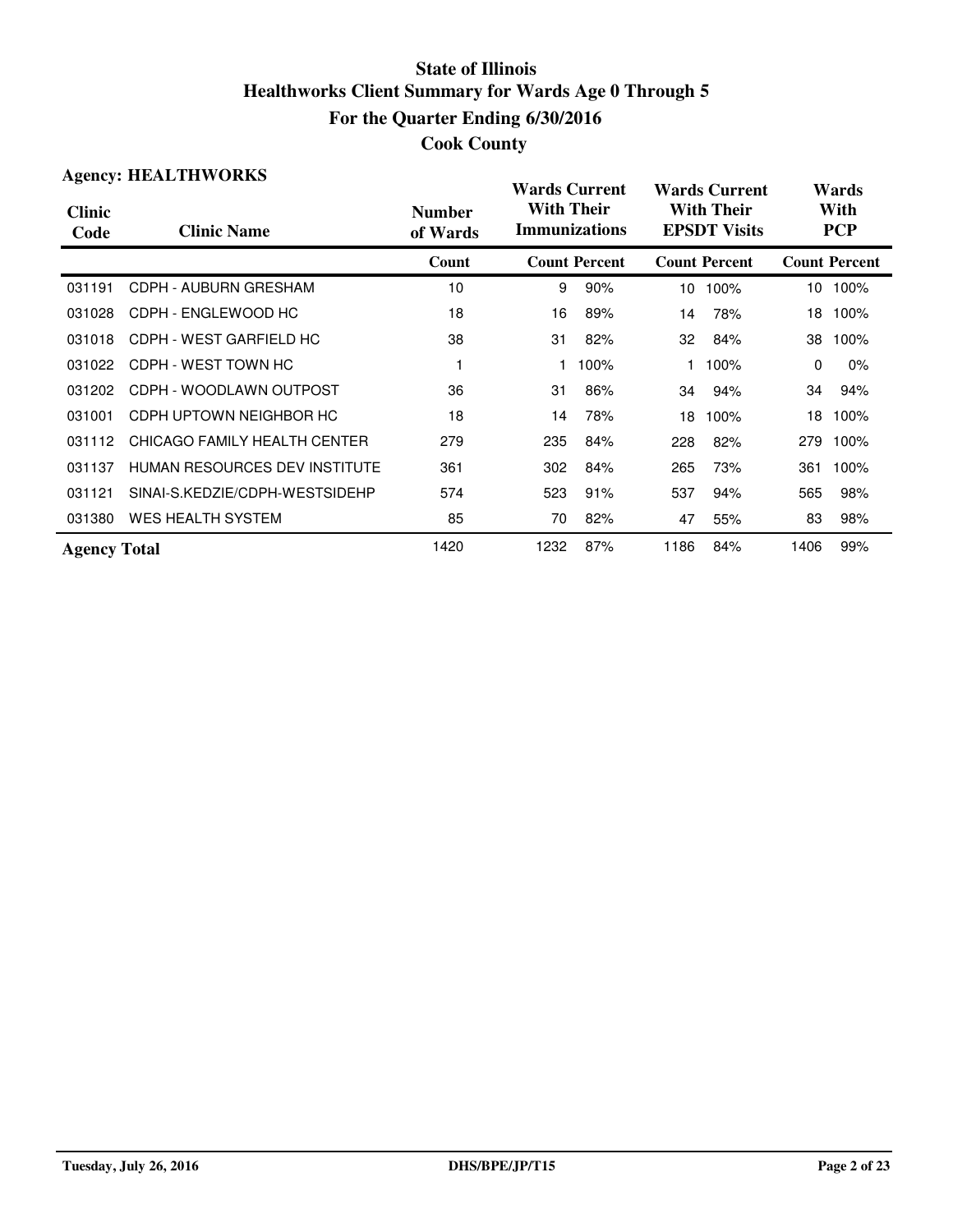**Cook County**

|                          | <b>Agency: HEALTHWORKS</b> |                           | <b>Wards Current</b>                      | <b>Wards Current</b>                     | Wards                |
|--------------------------|----------------------------|---------------------------|-------------------------------------------|------------------------------------------|----------------------|
| <b>Clinic</b><br>Code    | <b>Clinic Name</b>         | <b>Number</b><br>of Wards | <b>With Their</b><br><b>Immunizations</b> | <b>With Their</b><br><b>EPSDT</b> Visits | With<br><b>PCP</b>   |
|                          |                            | Count                     | <b>Count Percent</b>                      | <b>Count Percent</b>                     | <b>Count Percent</b> |
| <b>Cook County Total</b> |                            | 1429                      | 87%<br>1238                               | 83%<br>1190                              | 99%<br>1415          |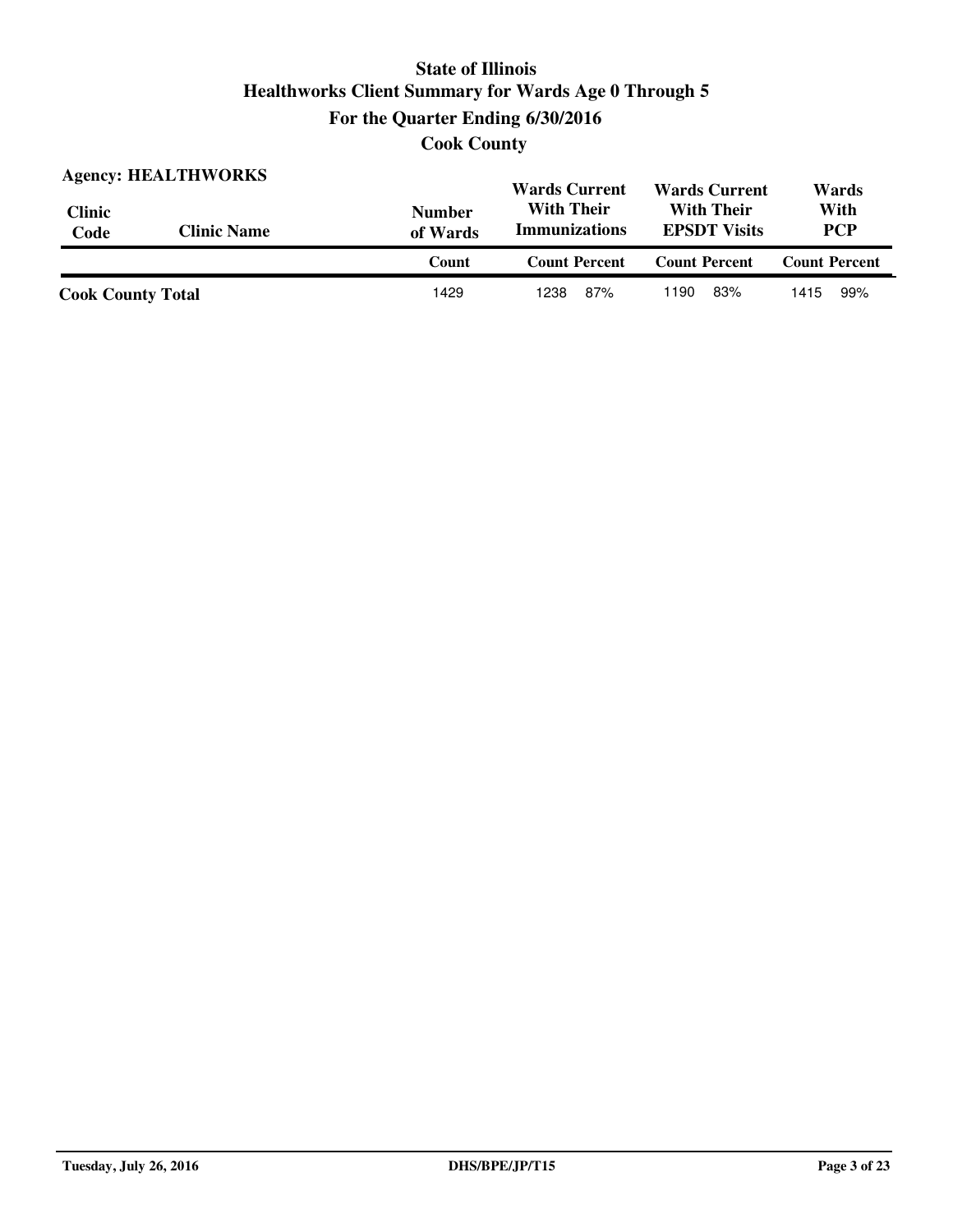| <b>Agency: ADAMS CHD</b> |                     |                           | <b>Wards Current</b>                      |                      | <b>Wards Current</b> |                                          | Wards |                      |
|--------------------------|---------------------|---------------------------|-------------------------------------------|----------------------|----------------------|------------------------------------------|-------|----------------------|
| <b>Clinic</b><br>Code    | <b>Clinic Name</b>  | <b>Number</b><br>of Wards | <b>With Their</b><br><b>Immunizations</b> |                      |                      | <b>With Their</b><br><b>EPSDT Visits</b> |       | With<br><b>PCP</b>   |
|                          |                     | Count                     |                                           | <b>Count Percent</b> |                      | <b>Count Percent</b>                     |       | <b>Count Percent</b> |
| 001001                   | ADAMS CHD           | 39                        | 36                                        | 92%                  | 35                   | 90%                                      | 37    | 95%                  |
| 009001                   | <b>BROWN CHD</b>    |                           |                                           | 100%                 |                      | 100%                                     |       | 100%                 |
| 061001                   | <b>GREENE CHD</b>   | 11                        | 11                                        | 100%                 | 11                   | 100%                                     | 11    | 100%                 |
| 083005                   | <b>JERSEY CHD</b>   | 13                        | 12.                                       | 92%                  | 13                   | 100%                                     | 13    | 100%                 |
| 149001                   | PIKE CHD            | 7                         | 7                                         | 100%                 | 6                    | 86%                                      |       | 100%                 |
| 169002                   | <b>SCHUYLER CHD</b> | 5                         | 5                                         | 100%                 | 5                    | 100%                                     | 5     | 100%                 |
| <b>Agency Total</b>      |                     | 76                        | 72                                        | 95%                  | 71                   | 93%                                      | 74    | 97%                  |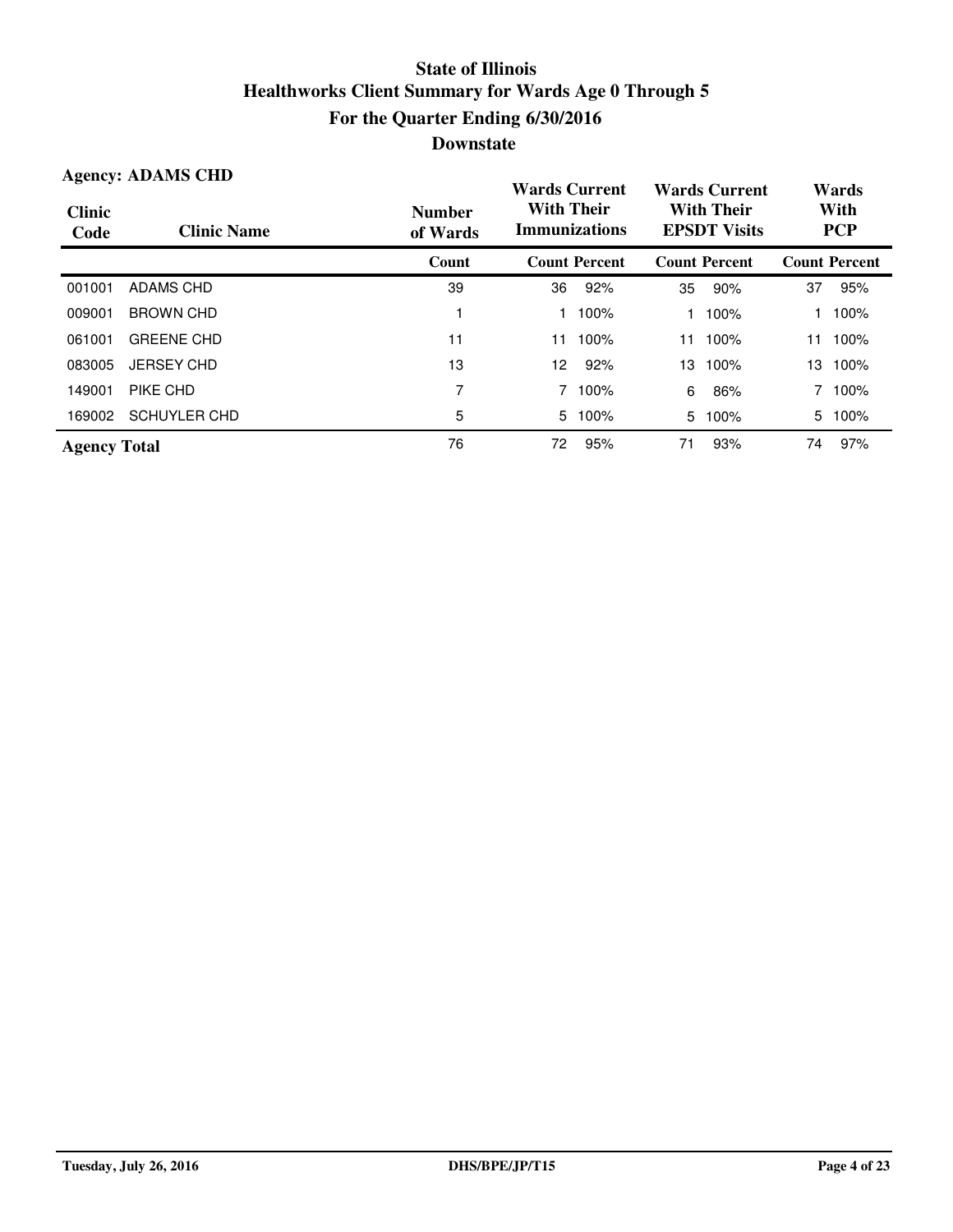|                       | <b>Agency: CHAMPAIGN-URBANA PHD</b> |                           | <b>Wards Current</b>                      |                      |     | <b>Wards Current</b>                     |     | Wards                |
|-----------------------|-------------------------------------|---------------------------|-------------------------------------------|----------------------|-----|------------------------------------------|-----|----------------------|
| <b>Clinic</b><br>Code | <b>Clinic Name</b>                  | <b>Number</b><br>of Wards | <b>With Their</b><br><b>Immunizations</b> |                      |     | <b>With Their</b><br><b>EPSDT</b> Visits |     | With<br><b>PCP</b>   |
|                       |                                     | Count                     |                                           | <b>Count Percent</b> |     | <b>Count Percent</b>                     |     | <b>Count Percent</b> |
| 019001                | CHAMPAIGN-URBANA PHD - CHAMPAI      | 102                       | 100                                       | 98%                  | 100 | 98%                                      | 100 | 98%                  |
| 053001                | FORD CHD                            | 8                         | 8                                         | 100%                 | 8   | 100%                                     | 8   | 100%                 |
| 075001                | <b>IROQUOIS CHD</b>                 | 7                         |                                           | 100%                 |     | 100%                                     | 7   | 100%                 |
| <b>Agency Total</b>   |                                     | 117                       | 115                                       | 98%                  | 115 | 98%                                      | 15  | 98%                  |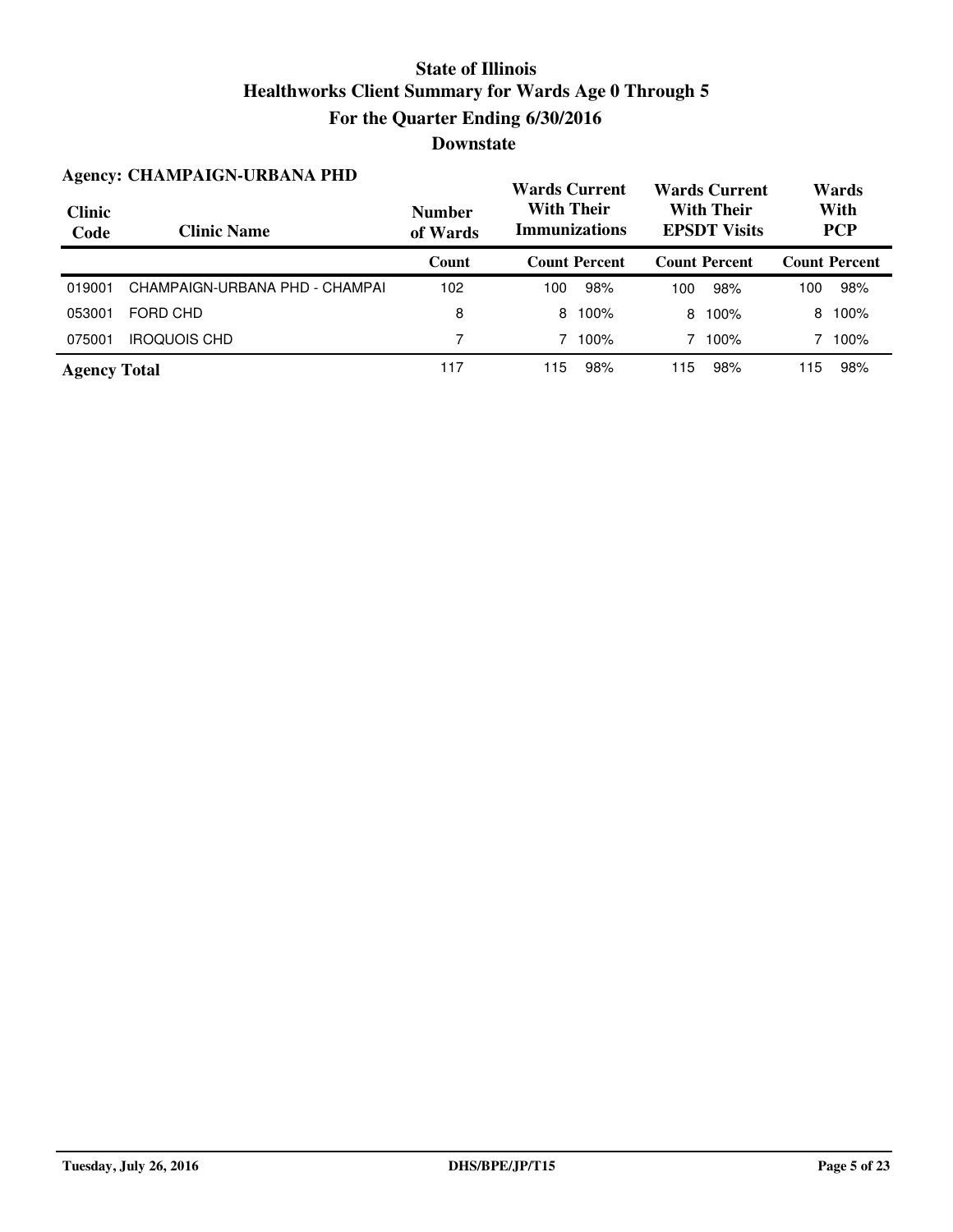|                       | <b>Agency: DUPAGE CHD</b>     |                           | <b>Wards Current</b>                      |                      |                                          | <b>Wards Current</b> |                    | Wards                |
|-----------------------|-------------------------------|---------------------------|-------------------------------------------|----------------------|------------------------------------------|----------------------|--------------------|----------------------|
| <b>Clinic</b><br>Code | <b>Clinic Name</b>            | <b>Number</b><br>of Wards | <b>With Their</b><br><b>Immunizations</b> |                      | <b>With Their</b><br><b>EPSDT</b> Visits |                      | With<br><b>PCP</b> |                      |
|                       |                               | Count                     |                                           | <b>Count Percent</b> | <b>Count Percent</b>                     |                      |                    | <b>Count Percent</b> |
| 031047                | <b>AUNT MARTHA'S AURORA</b>   | 127                       | 112                                       | 88%                  | 102                                      | 80%                  | 127                | 100%                 |
| 043002                | DUPAGE CHD - WHEATON          | 128                       | 113                                       | 88%                  | 111                                      | 87%                  | 127                | 99%                  |
| 089001                | KANE CDH                      | 3                         | 3                                         | 100%                 | $\mathcal{P}$                            | 67%                  | 3                  | 100%                 |
| 093001                | KENDALL COUNTY HEALTH & HUMAN | 23                        | 17                                        | 74%                  | 16                                       | 70%                  | 22                 | 96%                  |
| 089015                | VNA FOX VALLEY - KANE         | 3                         | 2                                         | 67%                  |                                          | 33%                  | 3                  | 100%                 |
| <b>Agency Total</b>   |                               | 284                       | 247                                       | 87%                  | 232                                      | 82%                  | 282                | 99%                  |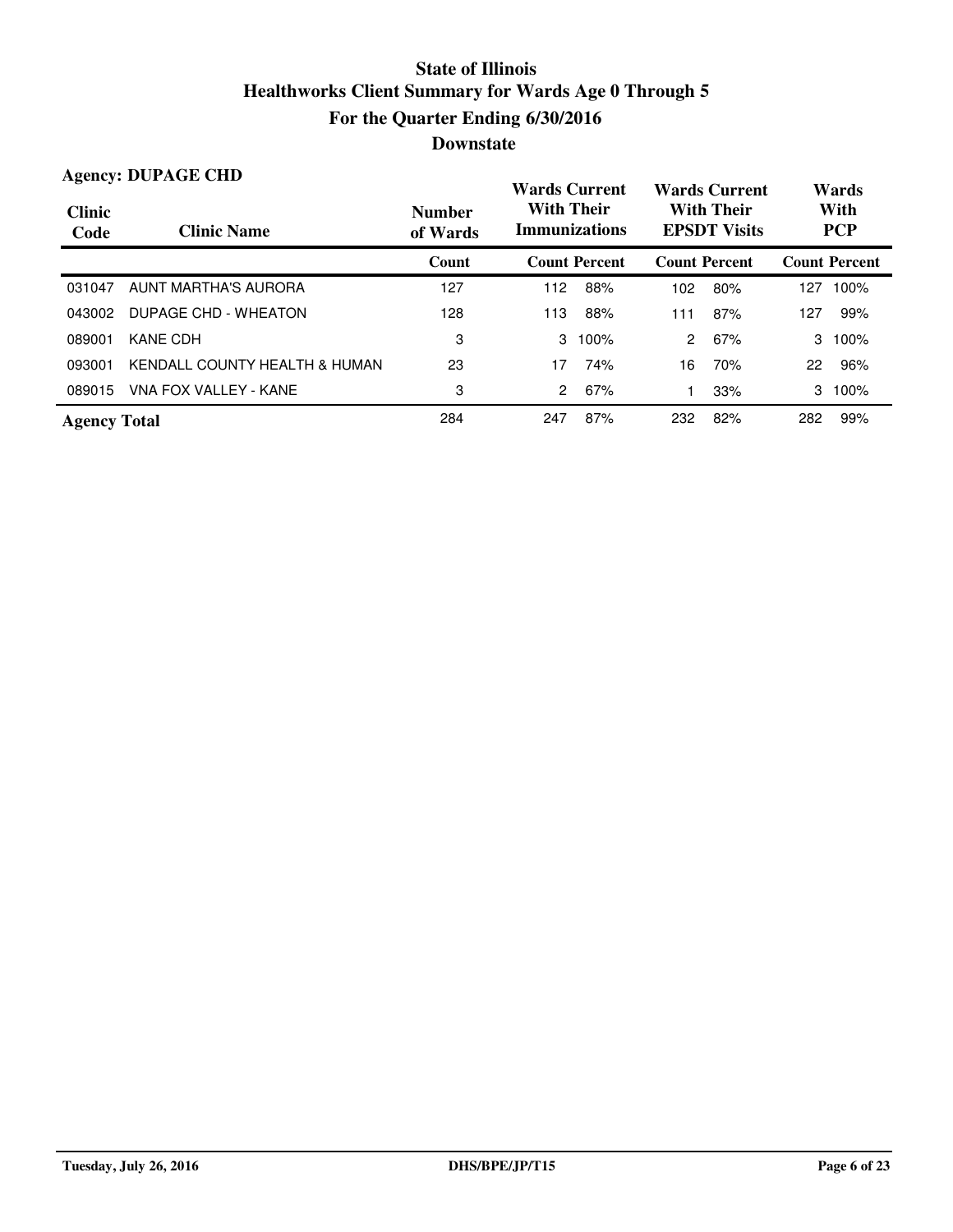|                       | <b>Agency: EFFINGHAM CHD</b> |                           | <b>Wards Current</b> |                      |                 | <b>Wards Current</b>                     |                 | Wards                |
|-----------------------|------------------------------|---------------------------|----------------------|----------------------|-----------------|------------------------------------------|-----------------|----------------------|
| <b>Clinic</b><br>Code | <b>Clinic Name</b>           | <b>Number</b><br>of Wards | <b>With Their</b>    | <b>Immunizations</b> |                 | <b>With Their</b><br><b>EPSDT Visits</b> |                 | With<br><b>PCP</b>   |
|                       |                              | Count                     |                      | <b>Count Percent</b> |                 | <b>Count Percent</b>                     |                 | <b>Count Percent</b> |
| 025002                | <b>CLAY CHD</b>              | 8                         |                      | 8 100%               | $\overline{7}$  | 88%                                      |                 | 8 100%               |
| 033001                | CRAWFORD CHD                 | 12                        | 12                   | 100%                 | 12 <sup>2</sup> | 100%                                     |                 | 12 100%              |
| 049001                | <b>EFFINGHAM CHD</b>         | 21                        | 18                   | 86%                  | 21              | 100%                                     | 21              | 100%                 |
| 051077                | <b>FAYETTE CHD</b>           | 13                        | 13                   | 100%                 | 12              | 92%                                      | 13              | 100%                 |
| 065003                | <b>HAMILTON CHD</b>          | 8                         | 8                    | 100%                 | 8               | 100%                                     | 8               | 100%                 |
| 159001                | JASPER - RICHLAND - OLNEY    | 8                         | 8                    | 100%                 | 7               | 88%                                      | 8               | 100%                 |
| 079001                | JASPER CHD - NEWTON          | 13                        | 11                   | 85%                  | 13              | 100%                                     | 13              | 100%                 |
| 081001                | JEFFERSON CHD                | 29                        | 27                   | 93%                  | 23              | 79%                                      | 29              | 100%                 |
| 101001                | <b>LAWRENCE CHD</b>          | 10                        | 10                   | 100%                 | 9               | 90%                                      | 10 <sup>°</sup> | 100%                 |
| 121002                | <b>MARION CHD-CENTRALIA</b>  | 20                        | 19                   | 95%                  | 18              | 90%                                      | 20              | 100%                 |
| 121001                | <b>MARION CHD-SALEM</b>      | 36                        | 34                   | 94%                  | 35              | 97%                                      | 36              | 100%                 |
| 185001                | <b>WABASH CHD</b>            | 12                        | 12 <sup>2</sup>      | 100%                 | 12              | 100%                                     | 12              | 100%                 |
| 191002                | <b>WAYNE CHD - WAYNE</b>     | 23                        | 22                   | 96%                  | 23              | 100%                                     | 23              | 100%                 |
| <b>Agency Total</b>   |                              | 213                       | 202                  | 95%                  | 200             | 94%                                      |                 | 213 100%             |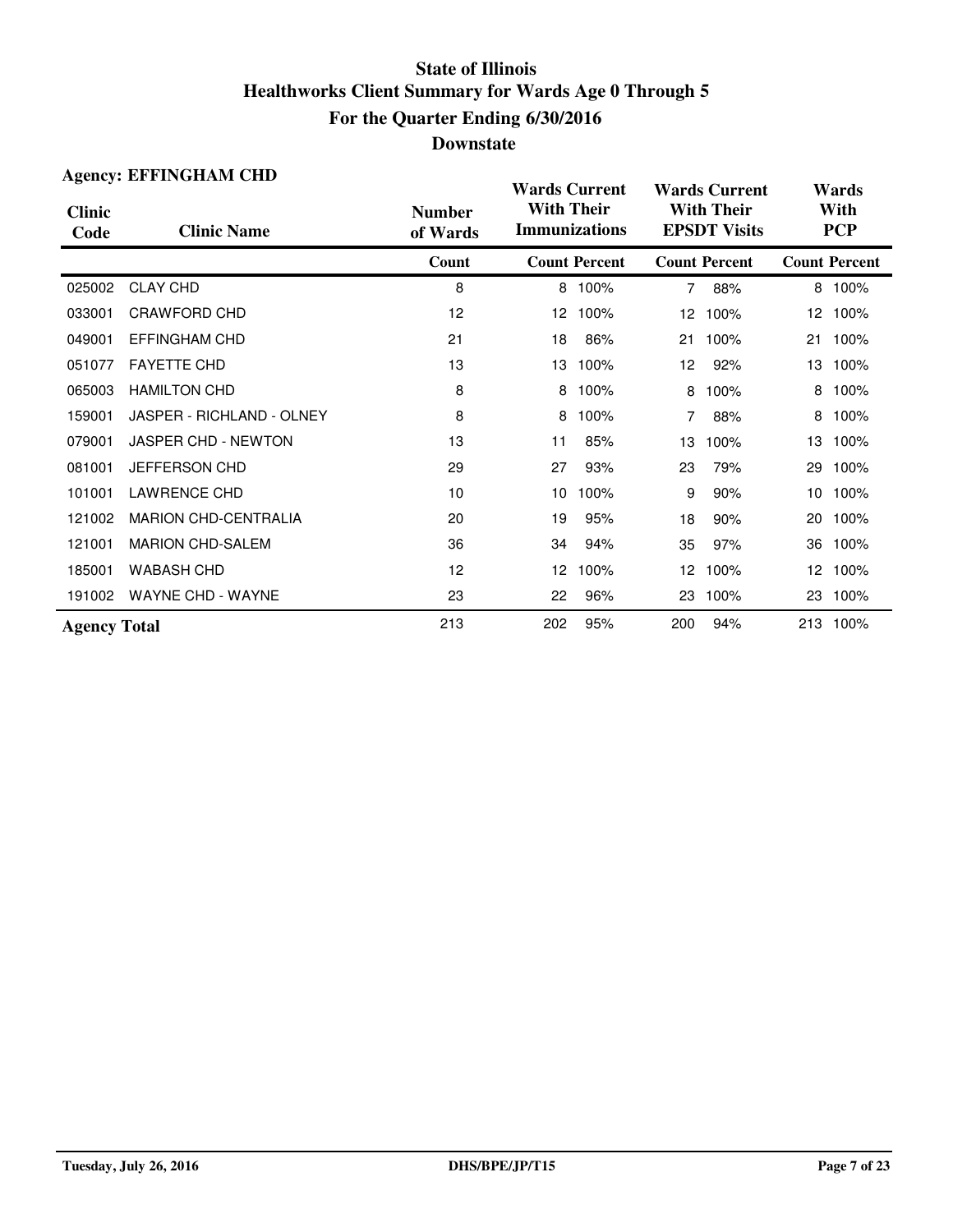|                       | <b>Agency: JACKSON CHD</b>     |                           | <b>Wards Current</b>                      |                      |     | <b>Wards Current</b>                     |      | Wards                |
|-----------------------|--------------------------------|---------------------------|-------------------------------------------|----------------------|-----|------------------------------------------|------|----------------------|
| <b>Clinic</b><br>Code | <b>Clinic Name</b>             | <b>Number</b><br>of Wards | <b>With Their</b><br><b>Immunizations</b> |                      |     | <b>With Their</b><br><b>EPSDT Visits</b> |      | With<br><b>PCP</b>   |
|                       |                                | Count                     |                                           | <b>Count Percent</b> |     | <b>Count Percent</b>                     |      | <b>Count Percent</b> |
| 165001                | EGYPTIAN PUBLIC AND MENTAL HD  | 33                        | 31                                        | 94%                  | 32  | 97%                                      | 33   | 100%                 |
| 199003                | FRANKLIN/WILLIAMSON CHD - MARI | 94                        | 87                                        | 93%                  | 87  | 93%                                      | 94   | 100%                 |
| 077001                | <b>JACKSON CHD</b>             | 28                        | 26                                        | 93%                  | 27  | 96%                                      | 28   | 100%                 |
| 145002                | PERRY CHD - PINCKNEYVILLE      | 17                        | 17                                        | 100%                 | 17  | 100%                                     | 17   | 100%                 |
| <b>Agency Total</b>   |                                | 172                       | 161                                       | 94%                  | 163 | 95%                                      | 172. | 100%                 |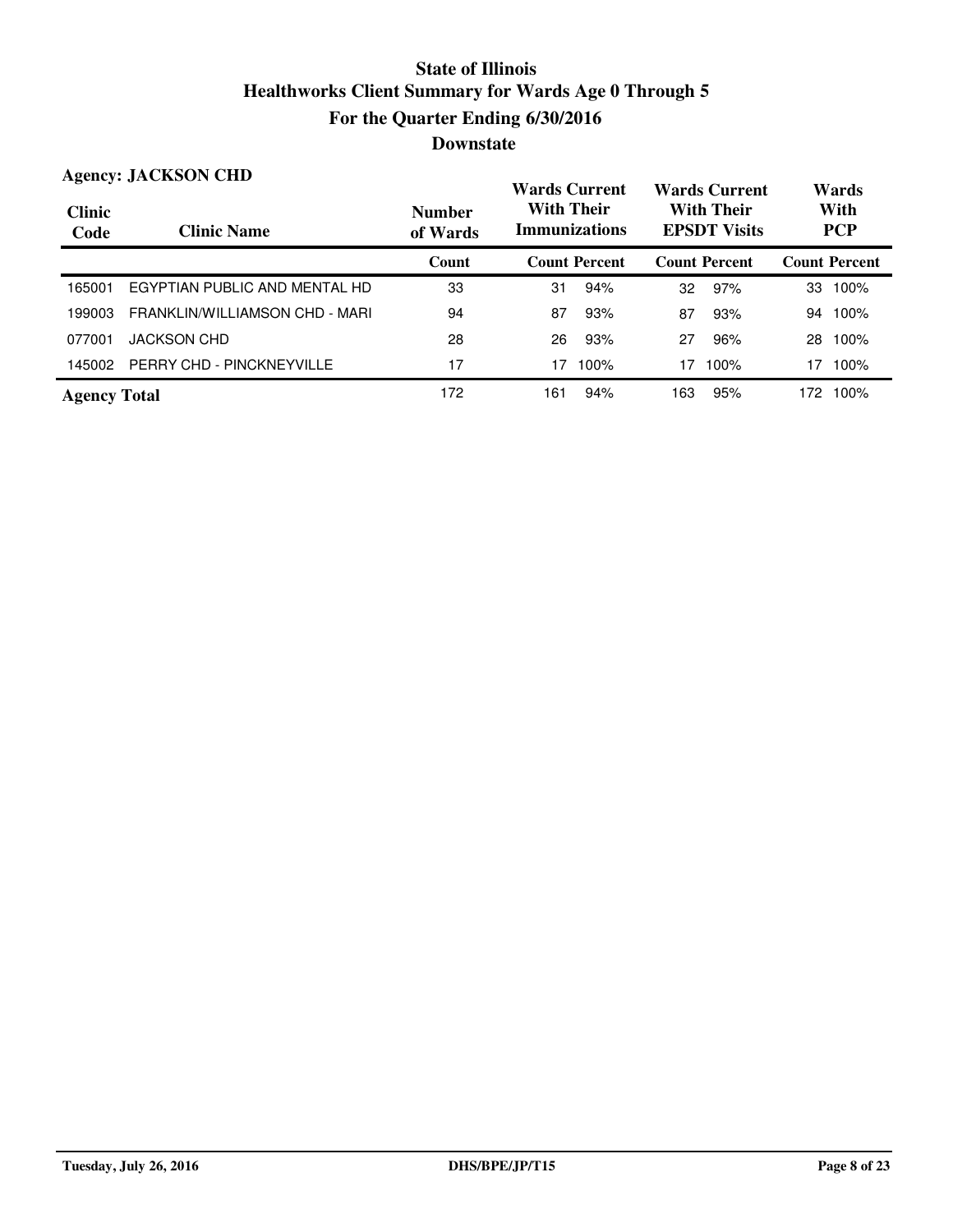|                       | <b>Agency: KANKAKEE CHD-BRADLEY</b> |                           | <b>Wards Current</b><br><b>With Their</b> | <b>Wards Current</b><br><b>With Their</b> | Wards<br>With        |
|-----------------------|-------------------------------------|---------------------------|-------------------------------------------|-------------------------------------------|----------------------|
| <b>Clinic</b><br>Code | <b>Clinic Name</b>                  | <b>Number</b><br>of Wards | <b>Immunizations</b>                      | <b>EPSDT Visits</b>                       | <b>PCP</b>           |
|                       |                                     | Count                     | <b>Count Percent</b>                      | <b>Count Percent</b>                      | <b>Count Percent</b> |
|                       |                                     |                           |                                           |                                           |                      |
| 091008                | KANKAKEE CHD                        | 29                        | 86%<br>25                                 | 100%<br>29                                | 97%<br>28            |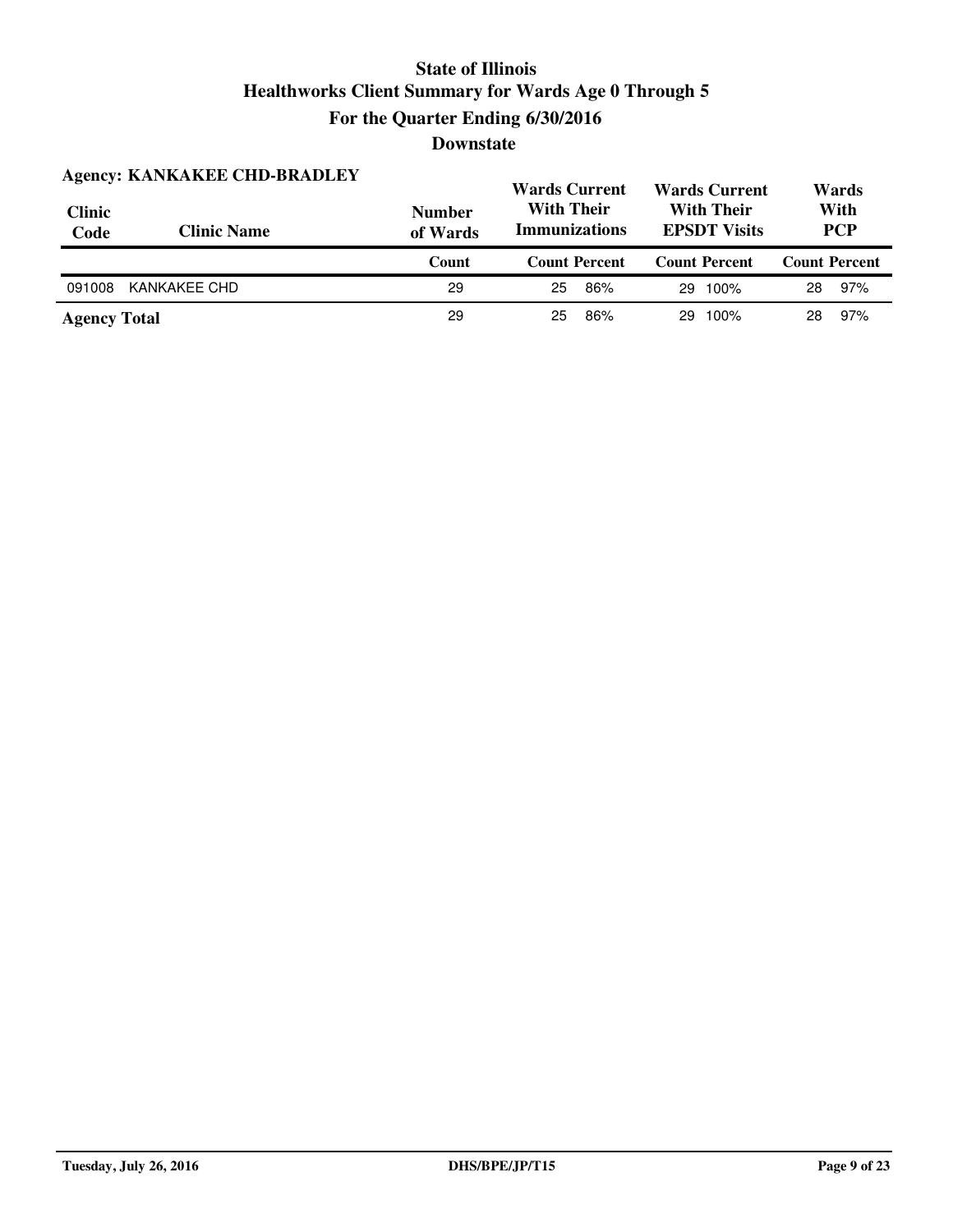| <b>Clinic</b><br>Code | <b>Agency: LAKE CHD</b><br><b>Clinic Name</b> | <b>Number</b><br>of Wards | <b>Wards Current</b><br><b>With Their</b><br><b>Immunizations</b> | <b>Wards Current</b><br><b>With Their</b><br><b>EPSDT</b> Visits | Wards<br>With<br><b>PCP</b> |  |
|-----------------------|-----------------------------------------------|---------------------------|-------------------------------------------------------------------|------------------------------------------------------------------|-----------------------------|--|
|                       |                                               | Count                     | <b>Count Percent</b>                                              | <b>Count Percent</b>                                             | <b>Count Percent</b>        |  |
|                       |                                               |                           |                                                                   |                                                                  |                             |  |
| 097006                | LAKE CHD - GRAND                              | 166                       | 87%<br>145                                                        | 93%<br>155                                                       | 166 100%                    |  |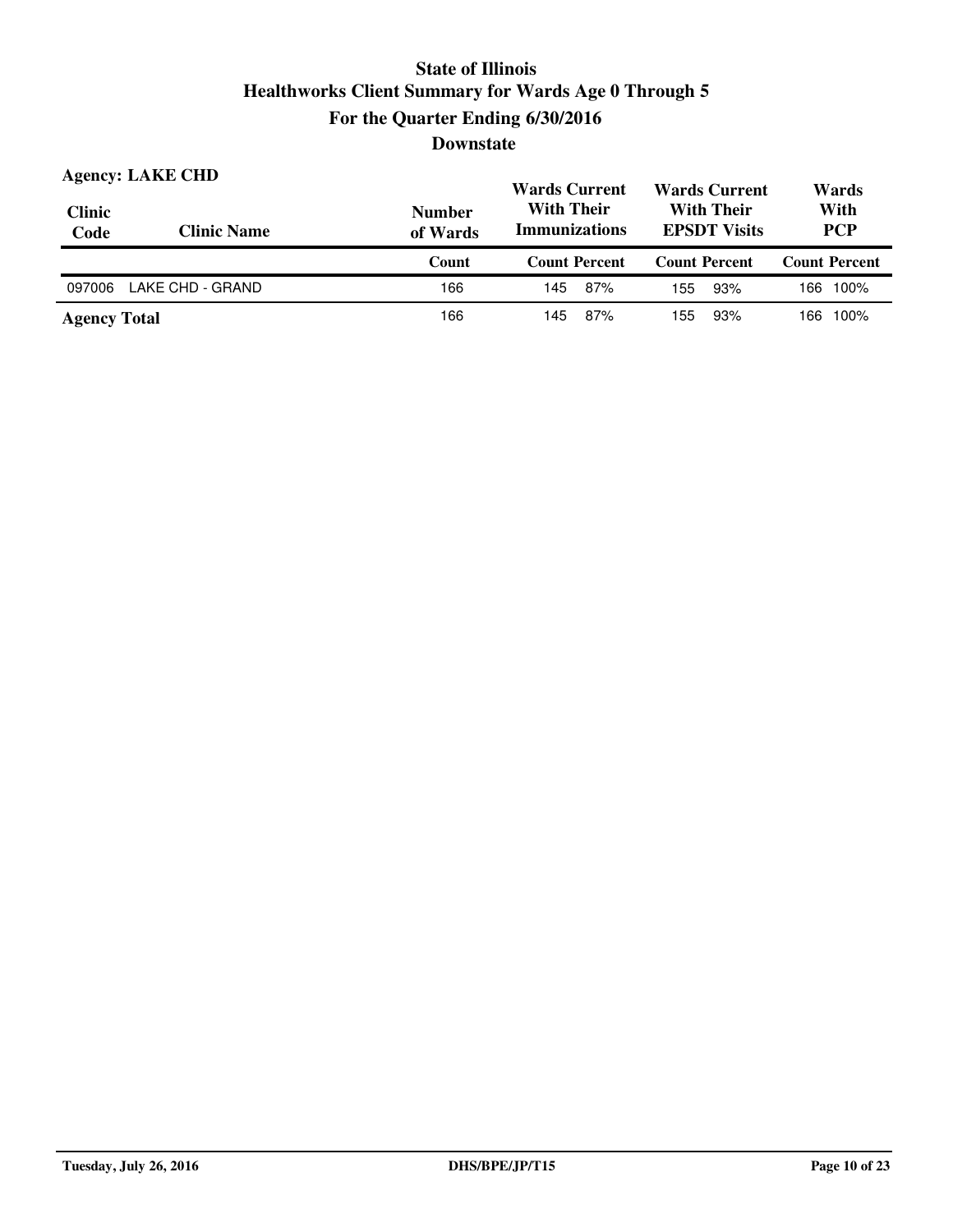| <b>Clinic</b><br>Code | <b>Agency: LASALLE CHD</b><br><b>Clinic Name</b> | <b>Number</b><br>of Wards | <b>Wards Current</b><br><b>With Their</b><br><b>Immunizations</b> | <b>Wards Current</b><br><b>With Their</b><br><b>EPSDT Visits</b> | Wards<br>With<br><b>PCP</b> |
|-----------------------|--------------------------------------------------|---------------------------|-------------------------------------------------------------------|------------------------------------------------------------------|-----------------------------|
|                       |                                                  | Count                     | <b>Count Percent</b>                                              | <b>Count Percent</b>                                             | <b>Count Percent</b>        |
|                       |                                                  |                           |                                                                   |                                                                  |                             |
| 099004                | LASALLE CHD                                      | 29                        | 100%<br>29.                                                       | 100%<br>29.                                                      | 29 100%                     |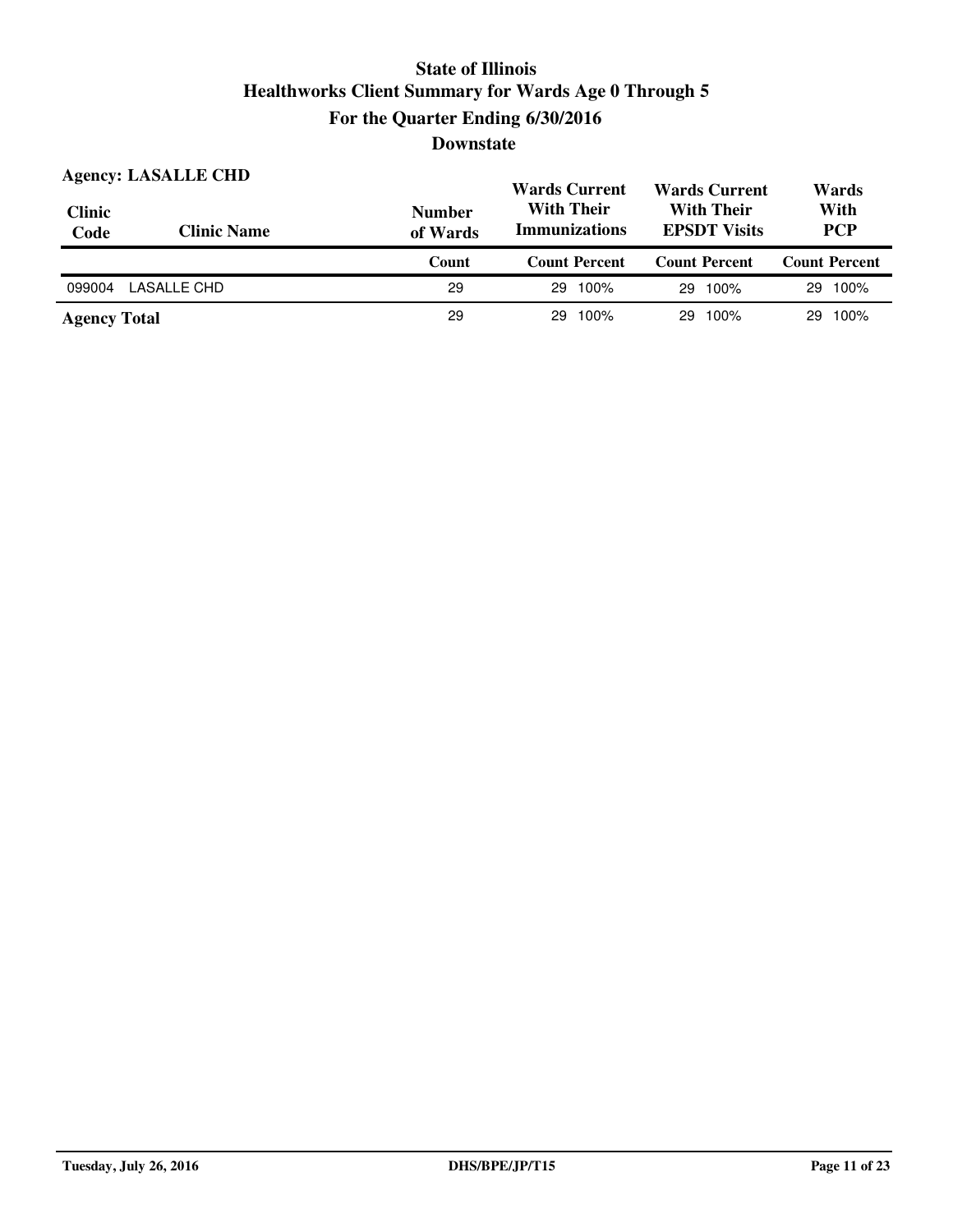|                       | <b>Agency: LOGAN CHD</b>    |                           | <b>Wards Current</b>                      |                      |                                          | <b>Wards Current</b> | Wards             |                      |
|-----------------------|-----------------------------|---------------------------|-------------------------------------------|----------------------|------------------------------------------|----------------------|-------------------|----------------------|
| <b>Clinic</b><br>Code | <b>Clinic Name</b>          | <b>Number</b><br>of Wards | <b>With Their</b><br><b>Immunizations</b> |                      | <b>With Their</b><br><b>EPSDT Visits</b> |                      |                   | With<br><b>PCP</b>   |
|                       |                             | Count                     |                                           | <b>Count Percent</b> |                                          | <b>Count Percent</b> |                   | <b>Count Percent</b> |
| 017002                | CASS CHD - BEARDSTOWN       | 12                        | 11                                        | 92%                  | 12                                       | 100%                 |                   | 12 100%              |
| 021077                | <b>CHRISTIAN CHD</b>        | 22                        | 20                                        | 91%                  | 13                                       | 59%                  | $22 \overline{ }$ | 100%                 |
| 057006                | <b>FULTON CHD</b>           | 24                        | 22                                        | 92%                  | 24                                       | 100%                 |                   | 24 100%              |
| 107002                | <b>LOGAN CHD</b>            | 32                        | 30                                        | 94%                  | 27                                       | 84%                  | 32                | 100%                 |
| 125001                | <b>MASON CHD</b>            | 13                        | 13                                        | 100%                 | 10                                       | 77%                  | 13                | 100%                 |
| 135001                | MONTGOMERY CHD              | 6                         | 4                                         | 67%                  | 6                                        | 100%                 | 6                 | 100%                 |
| 135003                | MONTGOMERY CHD - LITCHFIELD | 6                         | 6                                         | 100%                 | 5                                        | 83%                  | 6                 | 100%                 |
| 137077                | <b>MORGAN CHD</b>           | 25                        | 21                                        | 84%                  | 20                                       | 80%                  | 25                | 100%                 |
| 167004                | SANGAMON CHD                | 171                       | 153                                       | 89%                  | 151                                      | 88%                  | 171               | 100%                 |
| 179001                | <b>TAZEWELL CHD</b>         | 146                       | 136                                       | 93%                  | 120                                      | 82%                  | 146               | 100%                 |
| <b>Agency Total</b>   |                             | 457                       | 416                                       | 91%                  | 388                                      | 85%                  | 457               | 100%                 |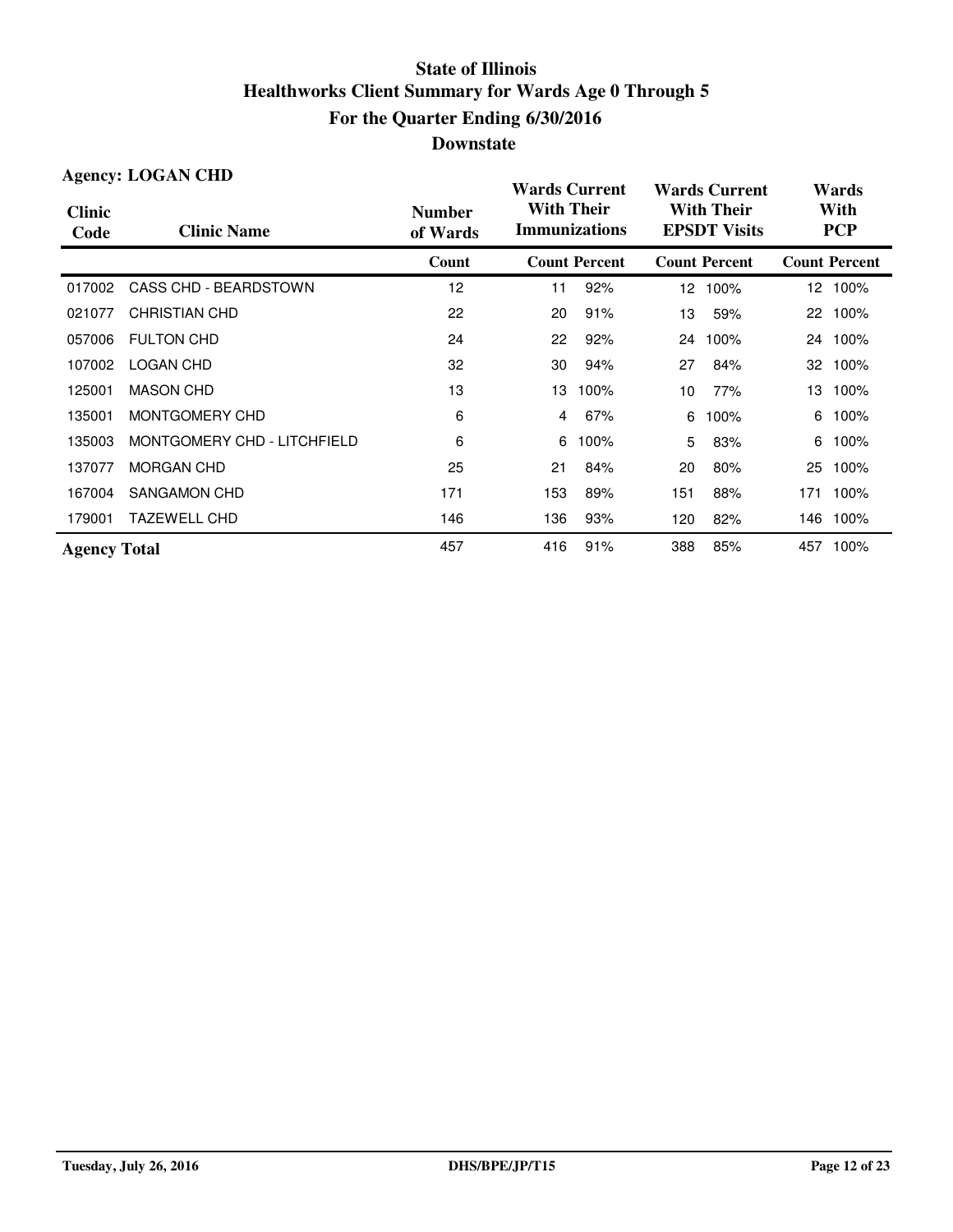| <b>Agency: MACON CHD</b> |                       |                           | <b>Wards Current</b>                      |                      | <b>Wards Current</b>                     |                      | Wards |                      |
|--------------------------|-----------------------|---------------------------|-------------------------------------------|----------------------|------------------------------------------|----------------------|-------|----------------------|
| <b>Clinic</b><br>Code    | <b>Clinic Name</b>    | <b>Number</b><br>of Wards | <b>With Their</b><br><b>Immunizations</b> |                      | <b>With Their</b><br><b>EPSDT Visits</b> |                      |       | With<br><b>PCP</b>   |
|                          |                       | Count                     |                                           | <b>Count Percent</b> |                                          | <b>Count Percent</b> |       | <b>Count Percent</b> |
| 023001                   | <b>CLARK CHD</b>      | 10                        | 10                                        | 100%                 | 9                                        | 90%                  | 10    | 100%                 |
| 029002                   | COLES CHD             | 18                        | 18                                        | 100%                 | 18                                       | 100%                 | 18    | 100%                 |
| 035003                   | <b>CUMBERLAND CHD</b> | 8                         | 8                                         | 100%                 | 6                                        | 75%                  | 8     | 100%                 |
| 041004                   | DOUGLAS CHD           | 9                         | 9                                         | 100%                 | 9                                        | 100%                 | 9     | 100%                 |
| 045005                   | EDGAR CHD             | 6                         | 6                                         | 100%                 | 4                                        | 67%                  | 6     | 100%                 |
| 115001                   | <b>MACON CHD</b>      | 117                       | 111                                       | 95%                  | 97                                       | 83%                  | 117   | 100%                 |
| 139002                   | <b>MOULTRIE CHD</b>   | 14                        | 13                                        | 93%                  | 13                                       | 93%                  | 13    | 93%                  |
| 173001                   | SHELBY CHD            | 15                        | 15.                                       | 100%                 | 15                                       | 100%                 | 15    | 100%                 |
| <b>Agency Total</b>      |                       | 197                       | 190                                       | 96%                  | 171                                      | 87%                  | 196   | 99%                  |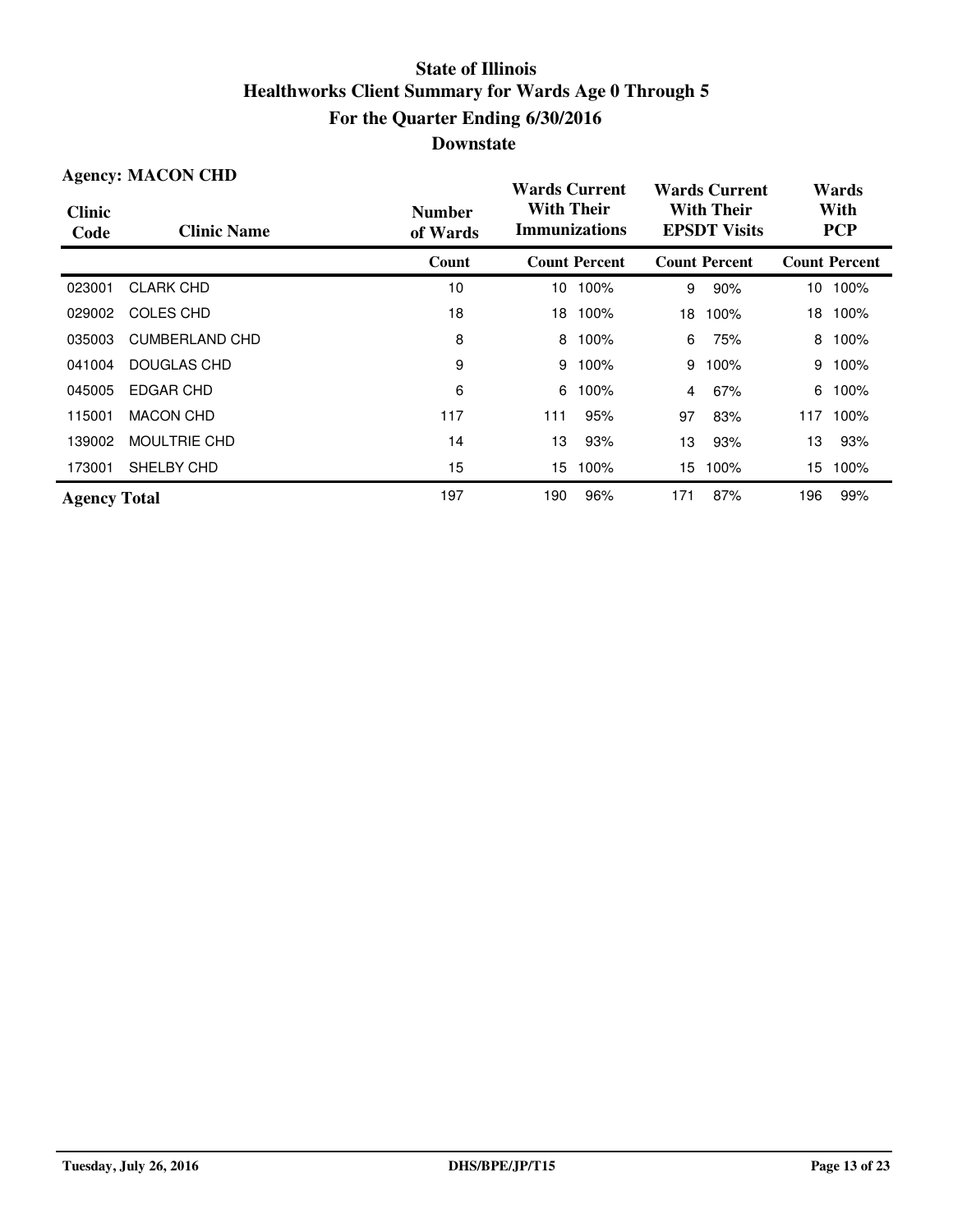| <b>Clinic</b><br>Code | <b>Agency: MCHENRY CHD</b><br><b>Clinic Name</b> | <b>Number</b><br>of Wards | <b>Wards Current</b><br><b>Wards Current</b><br><b>With Their</b><br><b>With Their</b><br><b>Immunizations</b><br><b>EPSDT Visits</b> |                      | Wards<br>With<br><b>PCP</b> |
|-----------------------|--------------------------------------------------|---------------------------|---------------------------------------------------------------------------------------------------------------------------------------|----------------------|-----------------------------|
|                       |                                                  | Count                     | <b>Count Percent</b>                                                                                                                  | <b>Count Percent</b> | <b>Count Percent</b>        |
| 111002                | MCHENRY CHD                                      | 87                        | 99%<br>86                                                                                                                             | 99%<br>86            | 100%<br>87                  |
| <b>Agency Total</b>   |                                                  | 87                        | 99%<br>86                                                                                                                             | 99%<br>86            | 100%<br>87                  |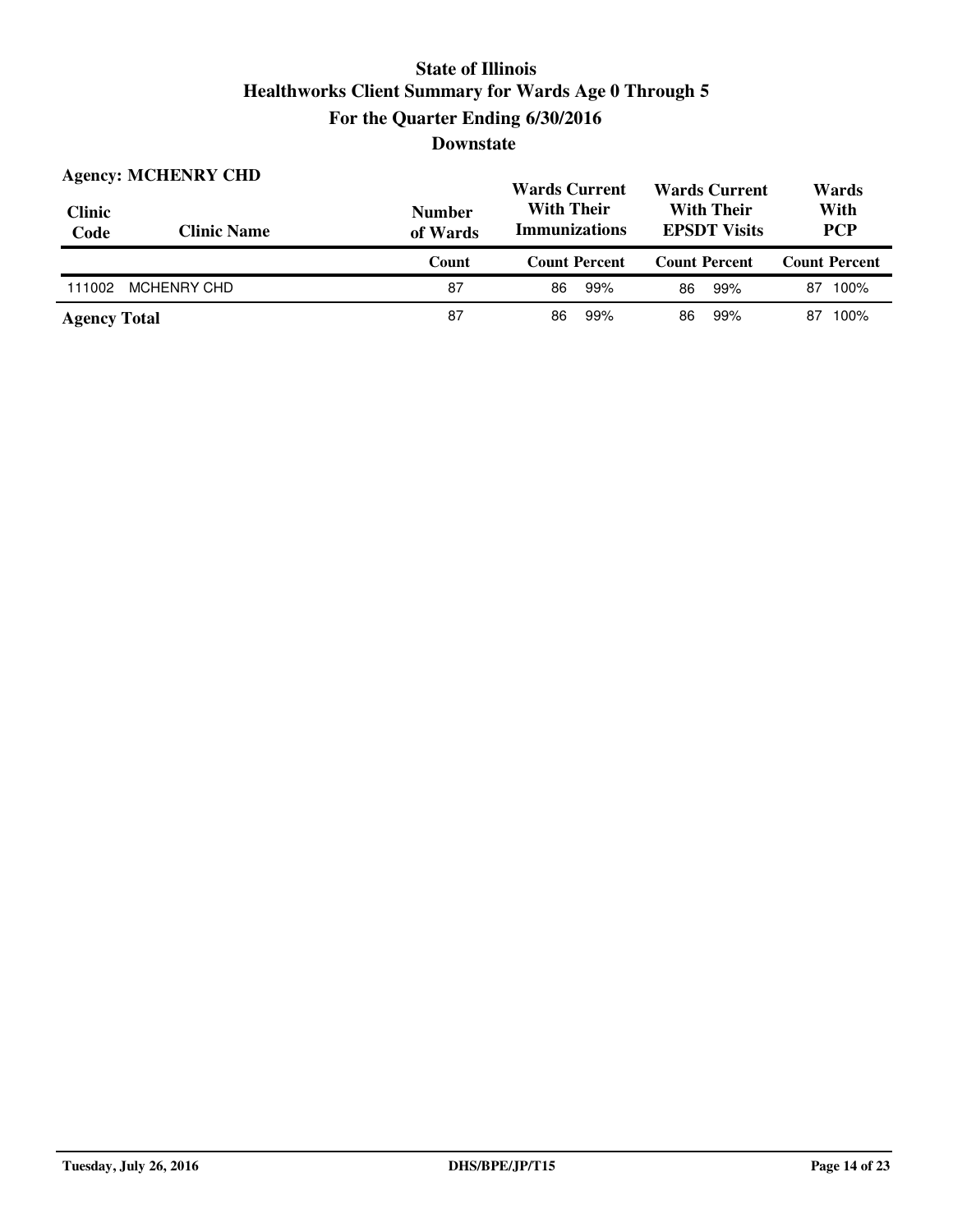|                       | <b>Agency: MCLEAN CHD</b>    |                           | <b>Wards Current</b>                      |                      | <b>Wards Current</b>                     |     | Wards              |                      |
|-----------------------|------------------------------|---------------------------|-------------------------------------------|----------------------|------------------------------------------|-----|--------------------|----------------------|
| <b>Clinic</b><br>Code | <b>Clinic Name</b>           | <b>Number</b><br>of Wards | <b>With Their</b><br><b>Immunizations</b> |                      | <b>With Their</b><br><b>EPSDT Visits</b> |     | With<br><b>PCP</b> |                      |
|                       |                              | Count                     |                                           | <b>Count Percent</b> | <b>Count Percent</b>                     |     |                    | <b>Count Percent</b> |
| 147003                | DEWITT/PIATT BI CHD - PIATT  | 15                        | 14                                        | 93%                  | 11                                       | 73% | 15                 | 100%                 |
| 039002                | DEWITT-PIATT BI CHD - DEWITT | 20                        | 19                                        | 95%                  | 15                                       | 75% | 20                 | 100%                 |
| 105001                | <b>LIVINGSTON CHD</b>        | 16                        | 16                                        | 100%                 | 14                                       | 88% | 16                 | 100%                 |
| 113001                | <b>MCLEAN CHD</b>            | 81                        | 71                                        | 88%                  | 67                                       | 83% | 81                 | 100%                 |
| <b>Agency Total</b>   |                              | 132                       | 120                                       | 91%                  | 107                                      | 81% | 132.               | 100%                 |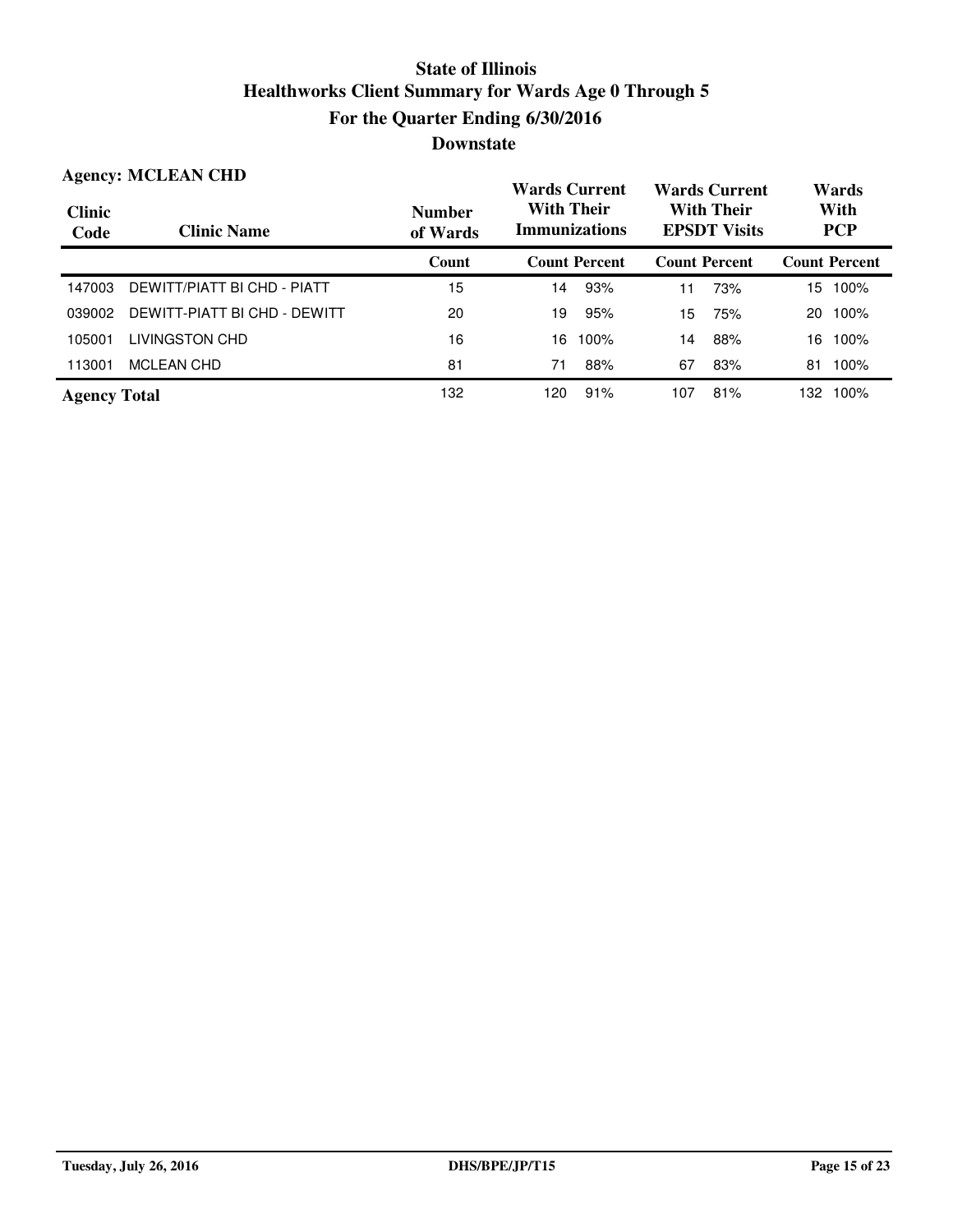| <b>Clinic</b><br>Code | <b>Agency: PEORIA CITY/CHD</b><br><b>Clinic Name</b> | <b>Number</b><br>of Wards | <b>Wards Current</b><br><b>With Their</b><br><b>Immunizations</b> | <b>Wards Current</b><br><b>With Their</b><br><b>EPSDT Visits</b> | Wards<br>With<br><b>PCP</b> |  |
|-----------------------|------------------------------------------------------|---------------------------|-------------------------------------------------------------------|------------------------------------------------------------------|-----------------------------|--|
|                       |                                                      | Count                     | <b>Count Percent</b>                                              | <b>Count Percent</b>                                             | <b>Count Percent</b>        |  |
| 057008                | FULTON CHD - ASTORIA                                 |                           | 100%                                                              | $0\%$<br>0                                                       | 100%                        |  |
| 143001                | PEORIA CITY/CHD                                      |                           | 100%                                                              | 100%                                                             | 100%                        |  |
| <b>Agency Total</b>   |                                                      | 2                         | $2,100\%$                                                         | 50%                                                              | 100%<br>$\mathcal{P}$       |  |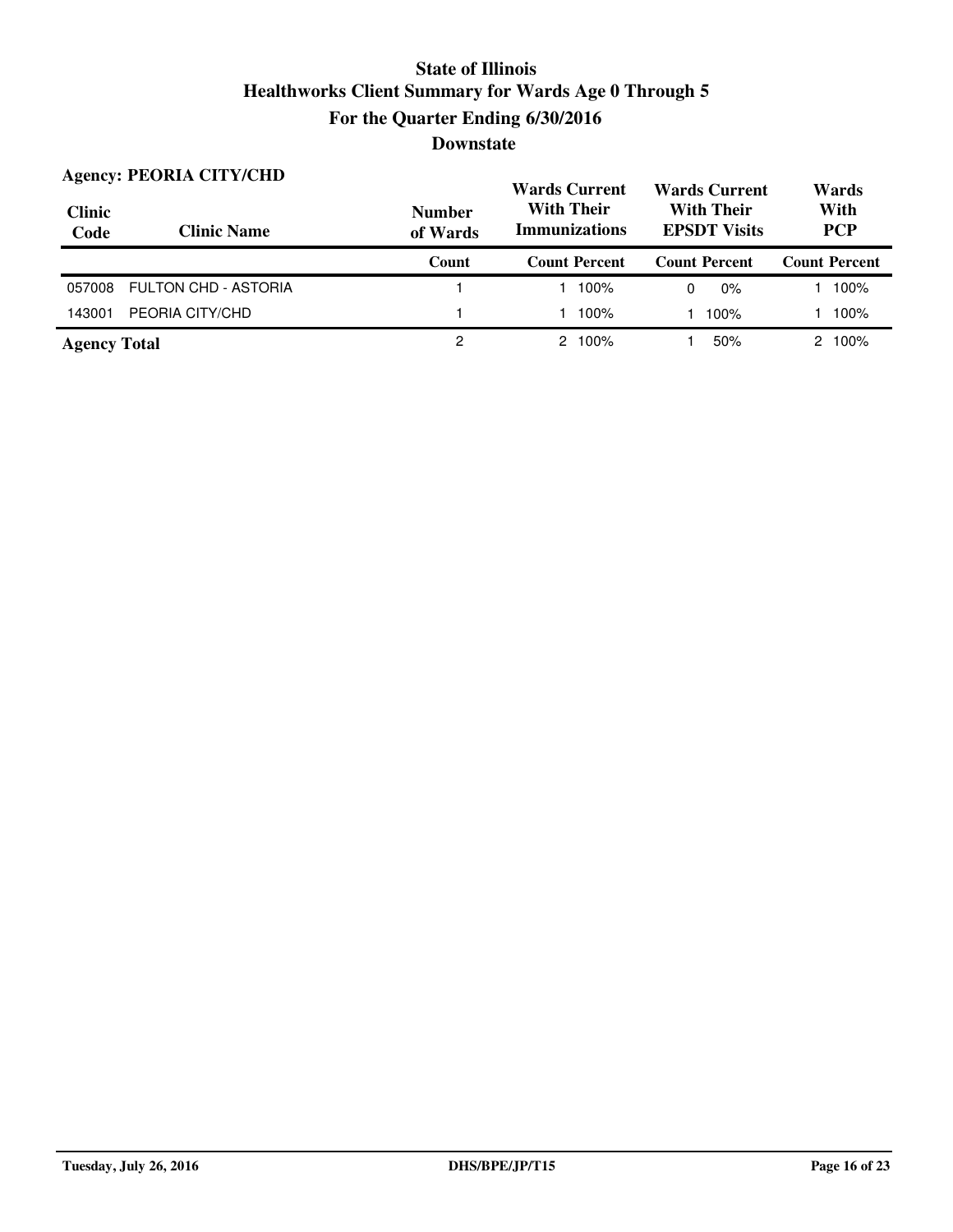| <b>Agency: ROCK ISLAND CHD</b> |                      |                           | <b>Wards Current</b>                      |                      | <b>Wards Current</b>                     |                      | Wards |                      |
|--------------------------------|----------------------|---------------------------|-------------------------------------------|----------------------|------------------------------------------|----------------------|-------|----------------------|
| <b>Clinic</b><br>Code          | <b>Clinic Name</b>   | <b>Number</b><br>of Wards | <b>With Their</b><br><b>Immunizations</b> |                      | <b>With Their</b><br><b>EPSDT</b> Visits |                      |       | With<br><b>PCP</b>   |
|                                |                      | Count                     |                                           | <b>Count Percent</b> |                                          | <b>Count Percent</b> |       | <b>Count Percent</b> |
| 071004                         | <b>HENDERSON CHD</b> | 3                         |                                           | 33%                  | 3                                        | 100%                 |       | 3 100%               |
| 073002                         | <b>HENRY CHD</b>     | 13                        | 12.                                       | 92%                  | 11                                       | 85%                  |       | 13 100%              |
| 095001                         | KNOX CHD             | 46                        | 46                                        | 100%                 | 44                                       | 96%                  | 46    | 100%                 |
| 131003                         | <b>MERCER CHD</b>    | 16                        |                                           | 16 100%              | 15                                       | 94%                  |       | 16 100%              |
| 155077                         | PUTNAM CHD           | 3                         |                                           | $3 \t100\%$          | 3                                        | 100%                 |       | 3 100%               |
| 161001                         | ROCK ISLAND CHD      | 70                        | 68                                        | 97%                  | 66                                       | 94%                  | 70.   | 100%                 |
| 187001                         | <b>WARREN CHD</b>    | 8                         | 7                                         | 88%                  | 7                                        | 88%                  | 8     | 100%                 |
| <b>Agency Total</b>            |                      | 159                       | 153                                       | 96%                  | 149                                      | 94%                  | 159   | 100%                 |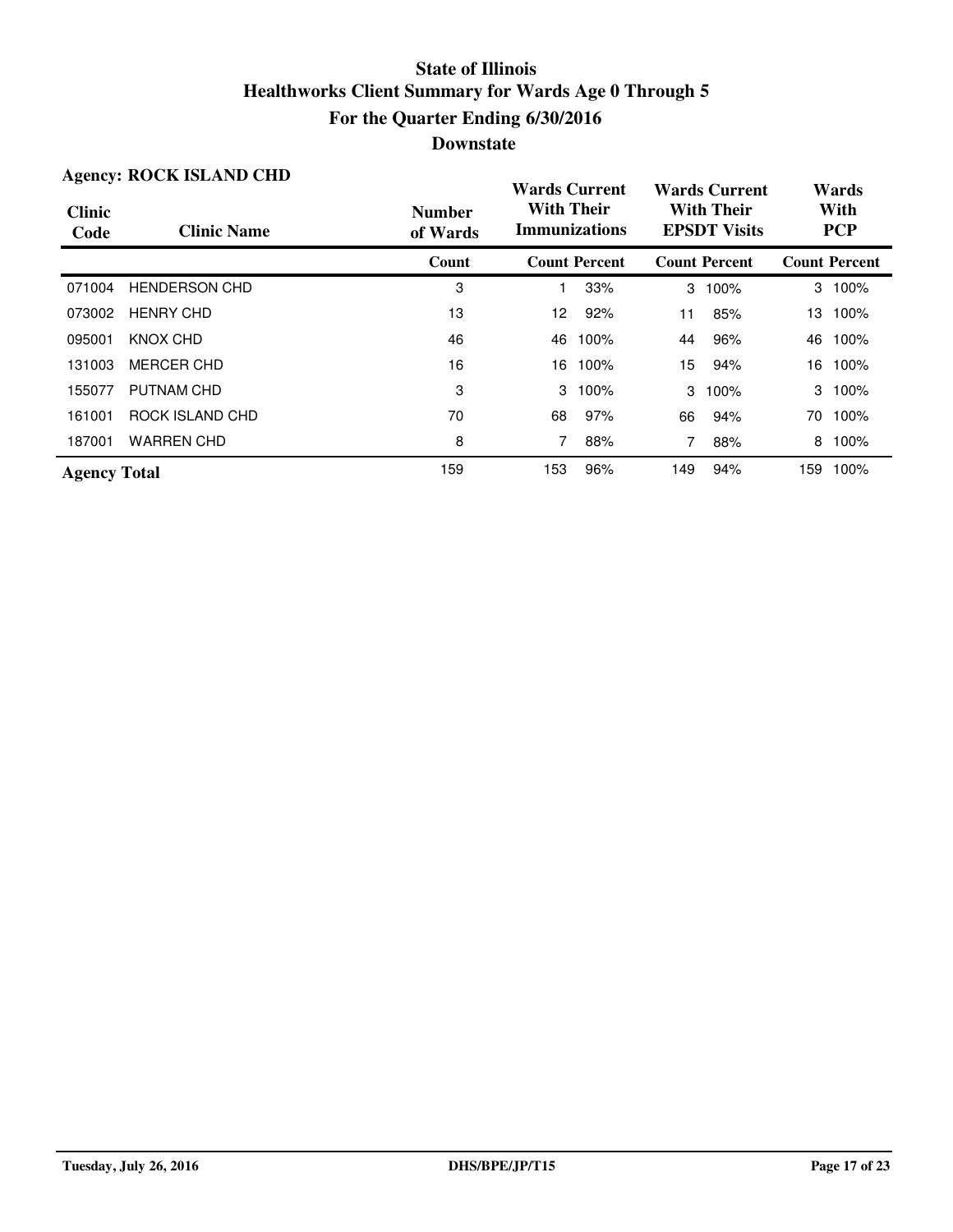#### **Downstate**

| $\mathbf{H}_{\mathbf{S}}$ che $\mathbf{y}$ . 90 $\mathbf{H}_{\mathbf{D}}$ $\mathbf{H}_{\mathbf{D}}$ $\mathbf{H}_{\mathbf{D}}$ $\mathbf{H}_{\mathbf{D}}$ $\mathbf{H}_{\mathbf{D}}$ $\mathbf{H}_{\mathbf{D}}$ |                               |                           | <b>Wards Current</b> |                      |     | <b>Wards Current</b>                     |     | Wards                |  |  |
|-------------------------------------------------------------------------------------------------------------------------------------------------------------------------------------------------------------|-------------------------------|---------------------------|----------------------|----------------------|-----|------------------------------------------|-----|----------------------|--|--|
| <b>Clinic</b><br>Code                                                                                                                                                                                       | <b>Clinic Name</b>            | <b>Number</b><br>of Wards | <b>With Their</b>    | <b>Immunizations</b> |     | <b>With Their</b><br><b>EPSDT Visits</b> |     | With<br><b>PCP</b>   |  |  |
|                                                                                                                                                                                                             |                               | Count                     |                      | <b>Count Percent</b> |     | <b>Count Percent</b>                     |     | <b>Count Percent</b> |  |  |
| 005001                                                                                                                                                                                                      | <b>BOND CHD</b>               | 15                        | 13                   | 87%                  | 14  | 93%                                      |     | 15 100%              |  |  |
| 027005                                                                                                                                                                                                      | <b>CLINTON CHD</b>            | 3                         | 3                    | 100%                 | 3   | 100%                                     | 3   | 100%                 |  |  |
| 119002                                                                                                                                                                                                      | COORD YTH SERV - GRANITE CITY | 109                       | 93                   | 85%                  | 92  | 84%                                      | 109 | 100%                 |  |  |
| 119001                                                                                                                                                                                                      | COORD YTH SERV - WOOD RIVER   | 91                        | 80                   | 88%                  | 75  | 82%                                      | 90  | 99%                  |  |  |
| 163001                                                                                                                                                                                                      | <b>EAST SIDE HD</b>           | 31                        | 24                   | 77%                  | 25  | 81%                                      | 31  | 100%                 |  |  |
| 163002                                                                                                                                                                                                      | <b>EAST SIDE HD - CAHOKIA</b> |                           |                      | 100%                 | 0   | $0\%$                                    |     | 100%                 |  |  |
| 133001                                                                                                                                                                                                      | MONROE CHD                    | 4                         | 4                    | 100%                 |     | 4 100%                                   |     | 4 100%               |  |  |
| 157001                                                                                                                                                                                                      | RANDOLPH CHD                  | 17                        | 15                   | 88%                  | 17  | 100%                                     |     | 17 100%              |  |  |
| 163051                                                                                                                                                                                                      | ST CLAIR CHD                  | 136                       | 114                  | 84%                  | 110 | 81%                                      | 136 | 100%                 |  |  |
| 189008                                                                                                                                                                                                      | <b>WASHINGTON CHD</b>         | 7                         | 6                    | 86%                  | 6   | 86%                                      |     | 7 100%               |  |  |
| <b>Agency Total</b>                                                                                                                                                                                         |                               | 414                       | 353                  | 85%                  | 346 | 84%                                      |     | 413 100%             |  |  |

#### **Agency: SO ILL HEALTHCARE FOUND**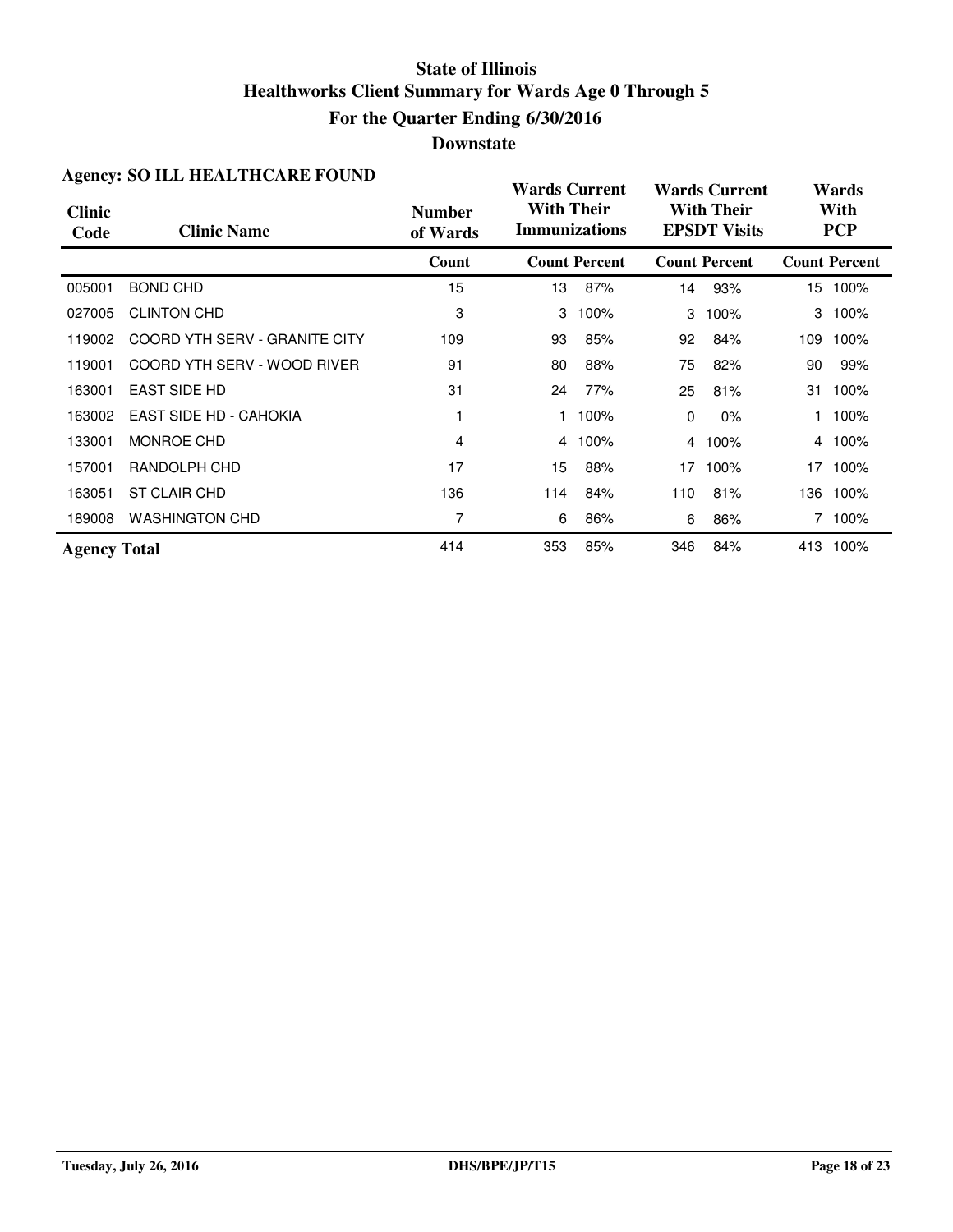| <b>Clinic</b><br>Code | <b>Agency: SOUTHERN SEVEN HD</b><br><b>Clinic Name</b> | <b>Number</b><br>of Wards | <b>Wards Current</b><br><b>Wards Current</b><br><b>With Their</b><br><b>With Their</b><br><b>Immunizations</b><br><b>EPSDT Visits</b> |                      | Wards<br>With<br><b>PCP</b> |
|-----------------------|--------------------------------------------------------|---------------------------|---------------------------------------------------------------------------------------------------------------------------------------|----------------------|-----------------------------|
|                       |                                                        |                           |                                                                                                                                       |                      |                             |
|                       |                                                        | Count                     | <b>Count Percent</b>                                                                                                                  | <b>Count Percent</b> | <b>Count Percent</b>        |
| 153001                | SOUTHERN 7 CHD - PULASKI                               | 49                        | 92%<br>45                                                                                                                             | 84%<br>41            | 49 100%                     |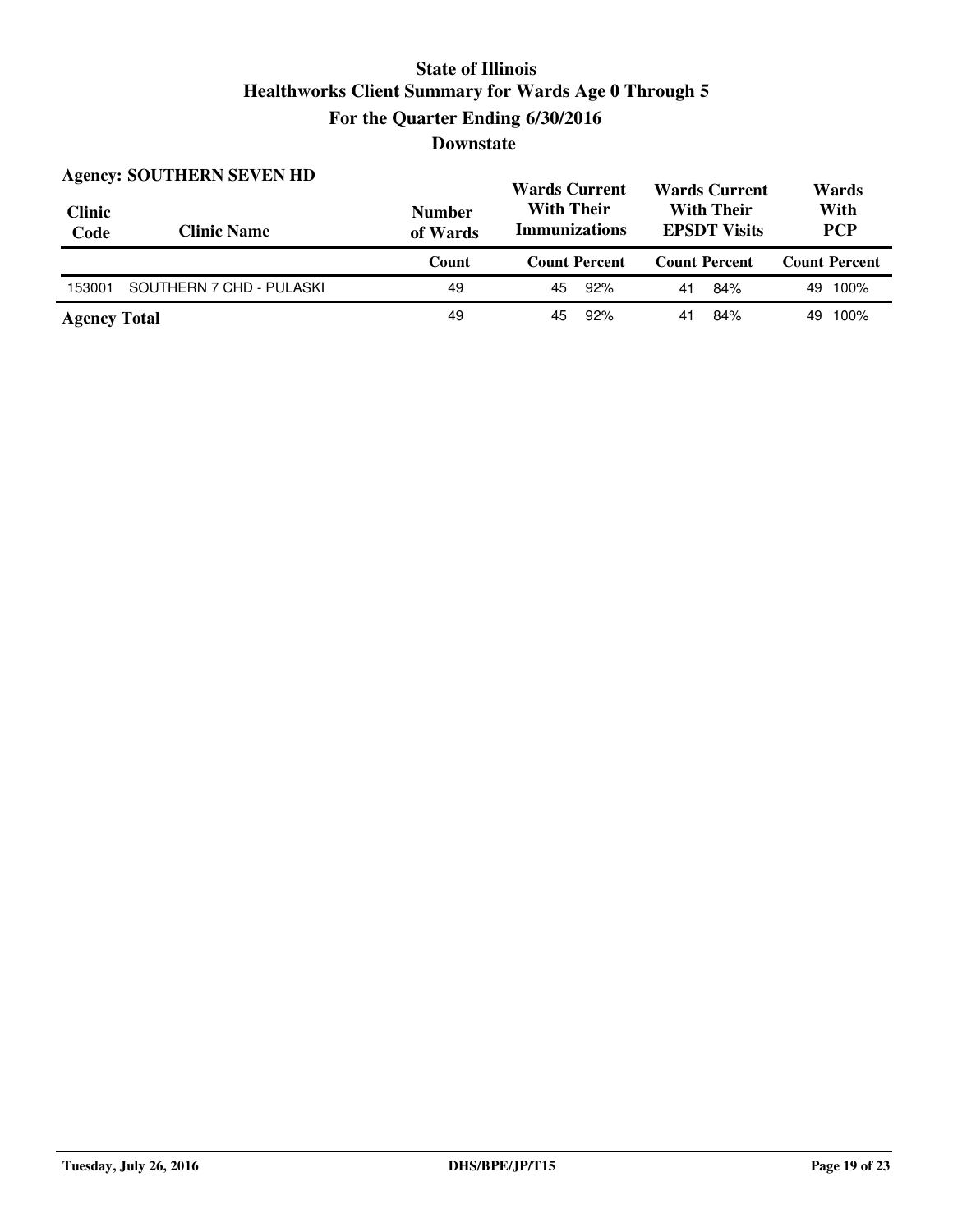| <b>Agency: TASC</b><br><b>Clinic</b><br>Code | <b>Clinic Name</b> | <b>Number</b><br>of Wards | <b>Wards Current</b><br><b>Wards Current</b><br><b>With Their</b><br><b>With Their</b><br><b>Immunizations</b><br><b>EPSDT Visits</b> |                      | Wards<br>With<br><b>PCP</b> |
|----------------------------------------------|--------------------|---------------------------|---------------------------------------------------------------------------------------------------------------------------------------|----------------------|-----------------------------|
|                                              |                    | Count                     | <b>Count Percent</b>                                                                                                                  | <b>Count Percent</b> | <b>Count Percent</b>        |
| 123002                                       | MARSHALL CHD       | 2                         | 2 100%                                                                                                                                | 2 100%               | 2 100%                      |
| 143010                                       | TASC               | 239                       | 82%<br>197                                                                                                                            | 76%<br>182           | 100%<br>238                 |
| <b>Agency Total</b>                          |                    | 241                       | 83%<br>199                                                                                                                            | 76%<br>184           | 100%<br>240                 |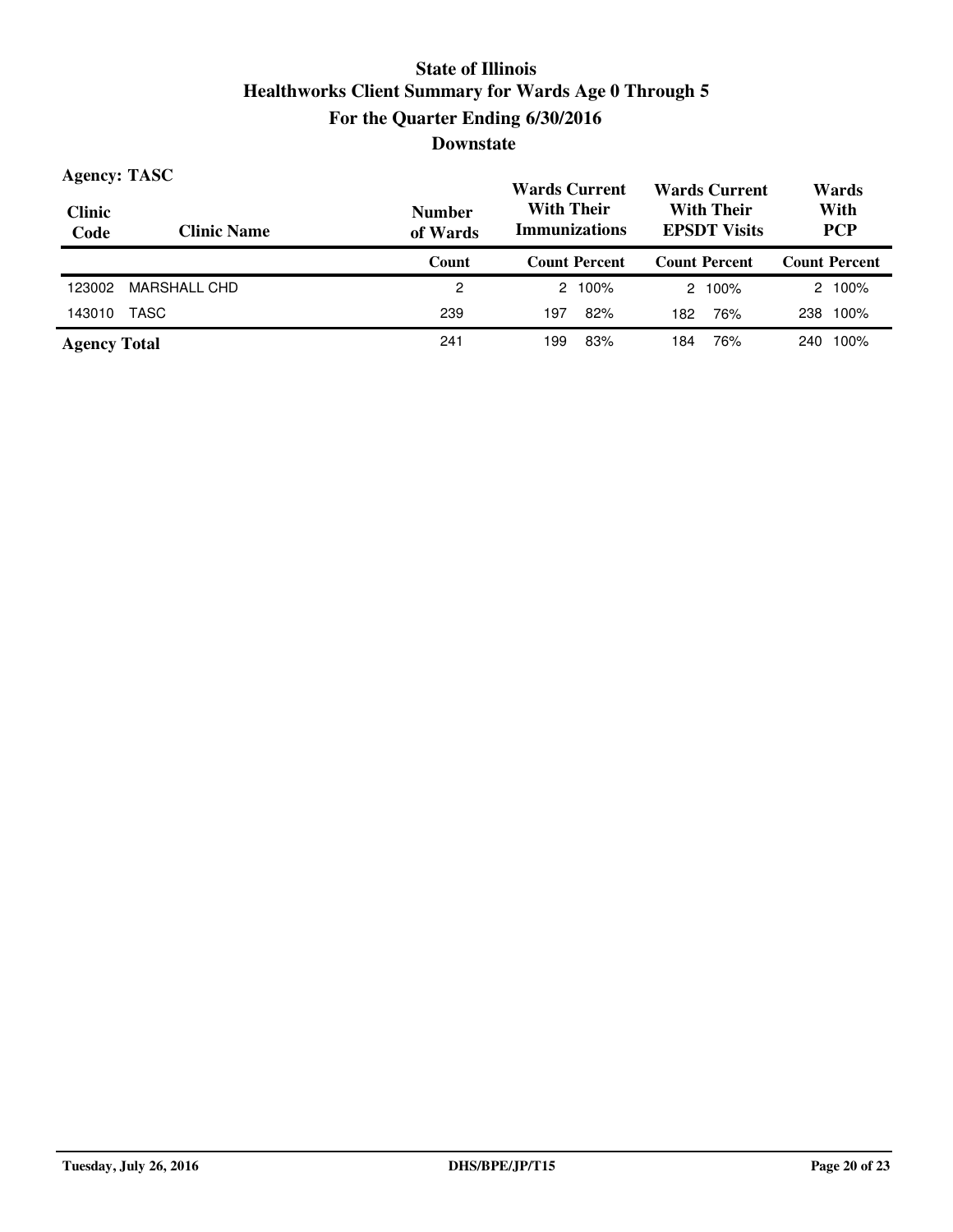| <b>Clinic</b><br>Code | <b>Agency: WILL CHD</b><br><b>Clinic Name</b> | <b>Number</b><br>of Wards | <b>Wards Current</b><br><b>With Their</b><br><b>Immunizations</b> |     | <b>Wards Current</b><br><b>With Their</b><br><b>EPSDT Visits</b> |                      | Wards<br>With<br><b>PCP</b> |                      |
|-----------------------|-----------------------------------------------|---------------------------|-------------------------------------------------------------------|-----|------------------------------------------------------------------|----------------------|-----------------------------|----------------------|
|                       |                                               | Count                     | <b>Count Percent</b>                                              |     |                                                                  | <b>Count Percent</b> |                             | <b>Count Percent</b> |
| 063001                | <b>GRUNDY CHD</b>                             | 15                        | 13                                                                | 87% | 13                                                               | 87%                  |                             | 15 100%              |
| 197001                | WILL CHD                                      | 188                       | 173                                                               | 92% | 174                                                              | 93%                  | 188                         | 100%                 |
| <b>Agency Total</b>   |                                               | 203                       | 186                                                               | 92% | 187                                                              | 92%                  | 203                         | 100%                 |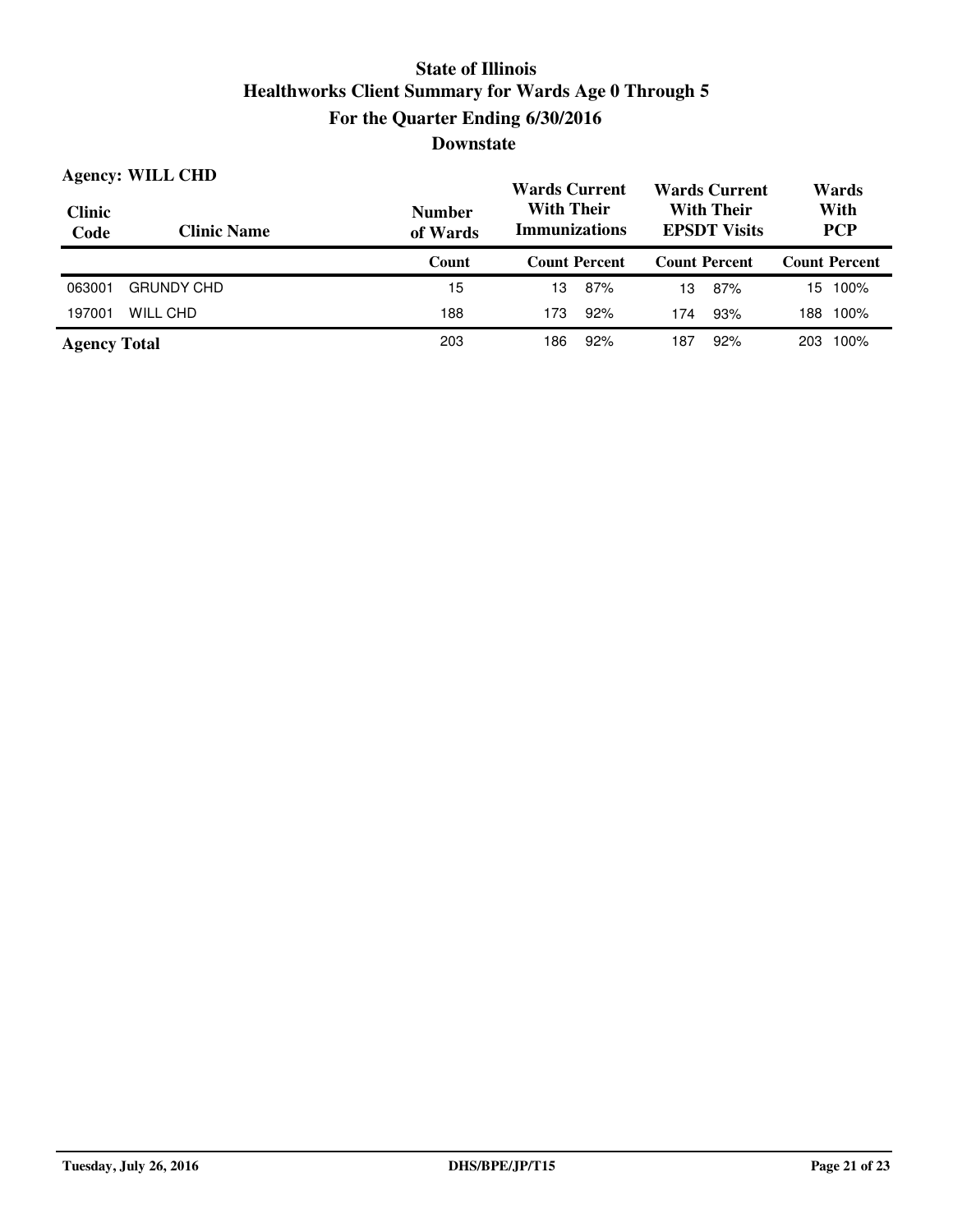| <b>Agency: WINNEBAGO CHD</b> |                      |                           | <b>Wards Current</b>                      |                      | <b>Wards Current</b>                     |                      | Wards |                      |
|------------------------------|----------------------|---------------------------|-------------------------------------------|----------------------|------------------------------------------|----------------------|-------|----------------------|
| <b>Clinic</b><br>Code        | <b>Clinic Name</b>   | <b>Number</b><br>of Wards | <b>With Their</b><br><b>Immunizations</b> |                      | <b>With Their</b><br><b>EPSDT Visits</b> |                      |       | With<br><b>PCP</b>   |
|                              |                      | Count                     |                                           | <b>Count Percent</b> |                                          | <b>Count Percent</b> |       | <b>Count Percent</b> |
| 007001                       | <b>BOONE CHD</b>     | 29                        | 29                                        | 100%                 | 28                                       | 97%                  |       | 29 100%              |
| 015002                       | <b>CARROLL CHD</b>   | 3                         | 3                                         | 100%                 | 2                                        | 67%                  | 3     | 100%                 |
| 037001                       | DEKALB CHD           | 44                        | 38                                        | 86%                  | 38                                       | 86%                  | 44    | 100%                 |
| 103077                       | LEE CHD              | 14                        |                                           | 14 100%              | 13                                       | 93%                  |       | 14 100%              |
| 141002                       | OGLE CHD - OREGON    | 18                        | 18                                        | 100%                 | 14                                       | 78%                  | 18    | 100%                 |
| 177001                       | STEPHENSON CHD       | 28                        | 25                                        | 89%                  | 27                                       | 96%                  | 28    | 100%                 |
| 195001                       | <b>WHITESIDE CHD</b> | 33                        | 28                                        | 85%                  | 26                                       | 79%                  | 32    | 97%                  |
| 201001                       | WINNEBAGO CHD        | 212                       | 183                                       | 86%                  | 177                                      | 83%                  | 198   | 93%                  |
| <b>Agency Total</b>          |                      | 381                       | 338                                       | 89%                  | 325                                      | 85%                  | 366   | 96%                  |